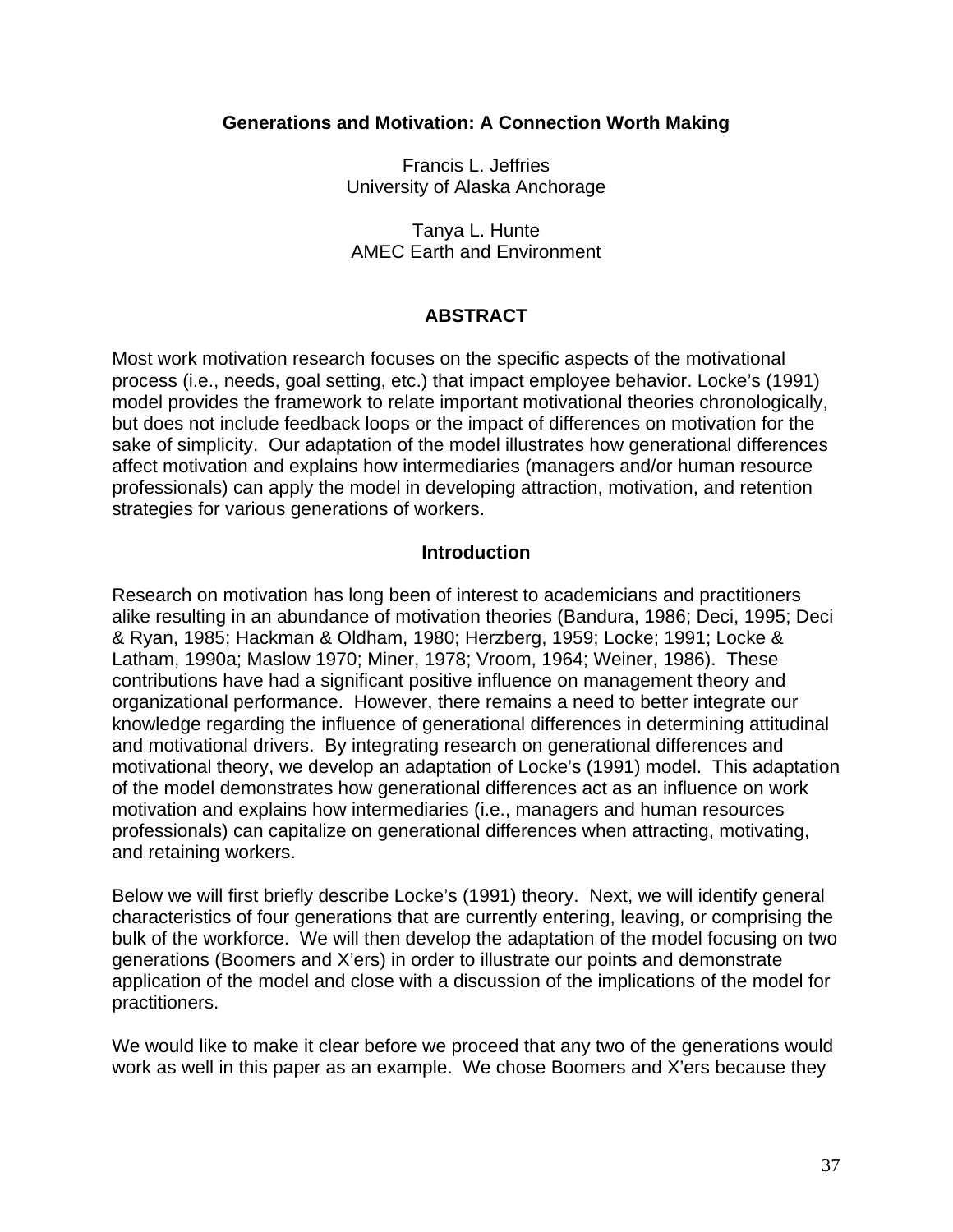currently comprise the bulk of the workforce and there is a substantial body of research on the characteristics of both generations.

As always, there are risks associated with making statements regarding general characteristics of any groups. One common criticism is that by grouping people into generations and describing general characteristics we are stereotyping. We do not assert that individual attitudes or behavior can be accurately predicted by using generational cohort as a dependent variable. However, we do agree with Lancaster and Stillman (2002) who address the issue by correctly asserting that life events have an impact on people and this does influence behavior. These events will have an impact by shaping assumptions and beliefs of the individual. Having an awareness of this aids managers in anticipating and accommodating potential and generally predictable differences. Zemke, Raines, & Filipczak (2000) address the same issue by stating that all of the persons in a particular generational cohort are individuals. Yet many of the differences and assumptions of those individuals can be explained by understanding characteristics and attitudes of their generational cohort. So, while some may call it stereotyping, and it may be to a degree, an understanding of generational differences and their implications in the workplace does aid in fostering greater understanding between management and employees.

Understanding generational characteristics gives one a starting point from which to move to a greater understanding of one's employees and their individual motivators. These can be used to influence behavior in a positive way. Attracting and retaining X'ers will require adapting to their characteristics (Hall, 2003; O'Bannon, 2001; Rodriguez et. al. 2003; Ruch, 2000). Creating a motivational environment will require attention to the varying priorities of the other generations as well (Lancaster & Stillman 2002; Zemke, 2000). While there is a risk that some may misinterpret this work and attempt to stereotype individuals based on the descriptions of generational characteristics, we caution against it.

Another criticism of work related to generational differences in the workplace regarding attitudes and behavior is that the research is not generally applicable except in the United States. While this may have been so for Traditionals and Boomers, there is research showing that this may be changing (Howe & Strauss, 2000; O'Bannon, 2001). O'Bannon (2001) performed a study that involved work attitudes on a sample of 2,500 students in 11 countries and found a significant consistency in responses in responses. This sort of result may be limited to developed countries with significant capability in terms of access to the media and the internet, but it is worth noting that it is an emerging trend that may make generational research applicable across a much larger population than before. Howe & Strauss (2000) cite studies also that support the contention that the Millennial generation truly transcends national boarders.

As for this research, the application is admittedly oriented more toward the United States primarily because the Traditionals and Boomers are products of the historical, social, political, and economic conditions of the United States. But, as noted above, globalization is already influencing generations across borders (Howe & Strauss, 2000;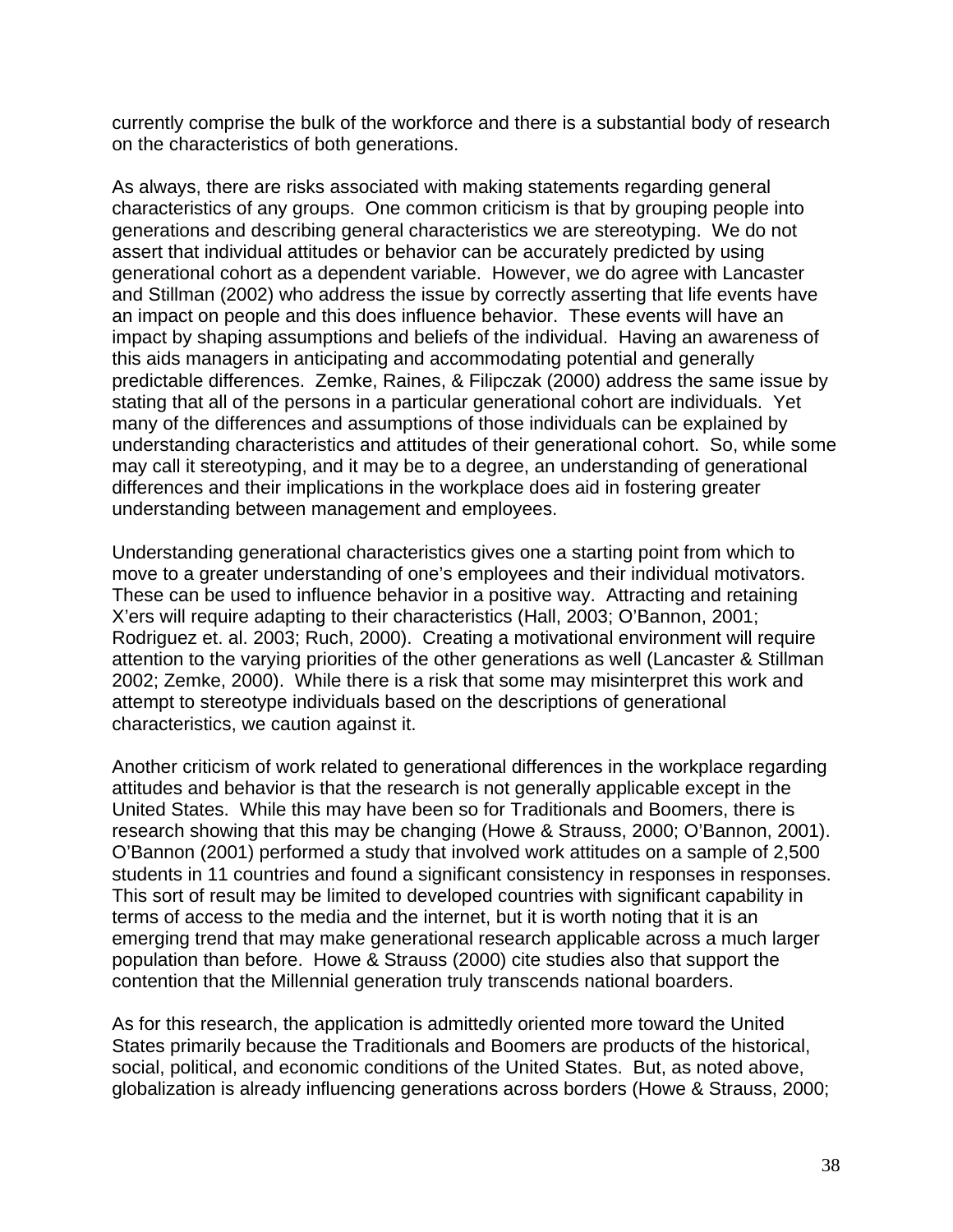O'Bannon, 2001) and this gives us good reason to believe that the model may become more generally applicable in many developed countries in the years to come.

Finally, much of what has been written on generations assumes that older generations will manage younger generations. While this is certainly the case many times, there are many situations where people from younger generations are managing members of older generations. The trend of older workers to delay retirement will contribute to this phenomenon. We believe that understanding generational characteristics is of value in both managing older employees as well as younger employees. We have attempted to approach the model in a way that facilitates its use in either situation. Next we will describe the model.

# **Locke's Motivational Sequence**

Locke (1991) combines key motivation theories into a sequential framework illustrating the causal effects of each aspect of motivation (see Figure 1). The sequence begins with needs as the antecedents to the values and motives that appear in the motivational core using Maslow's (1970) Needs Hierarchy and Deci's Need Theory (Deci & Ryan, 1985).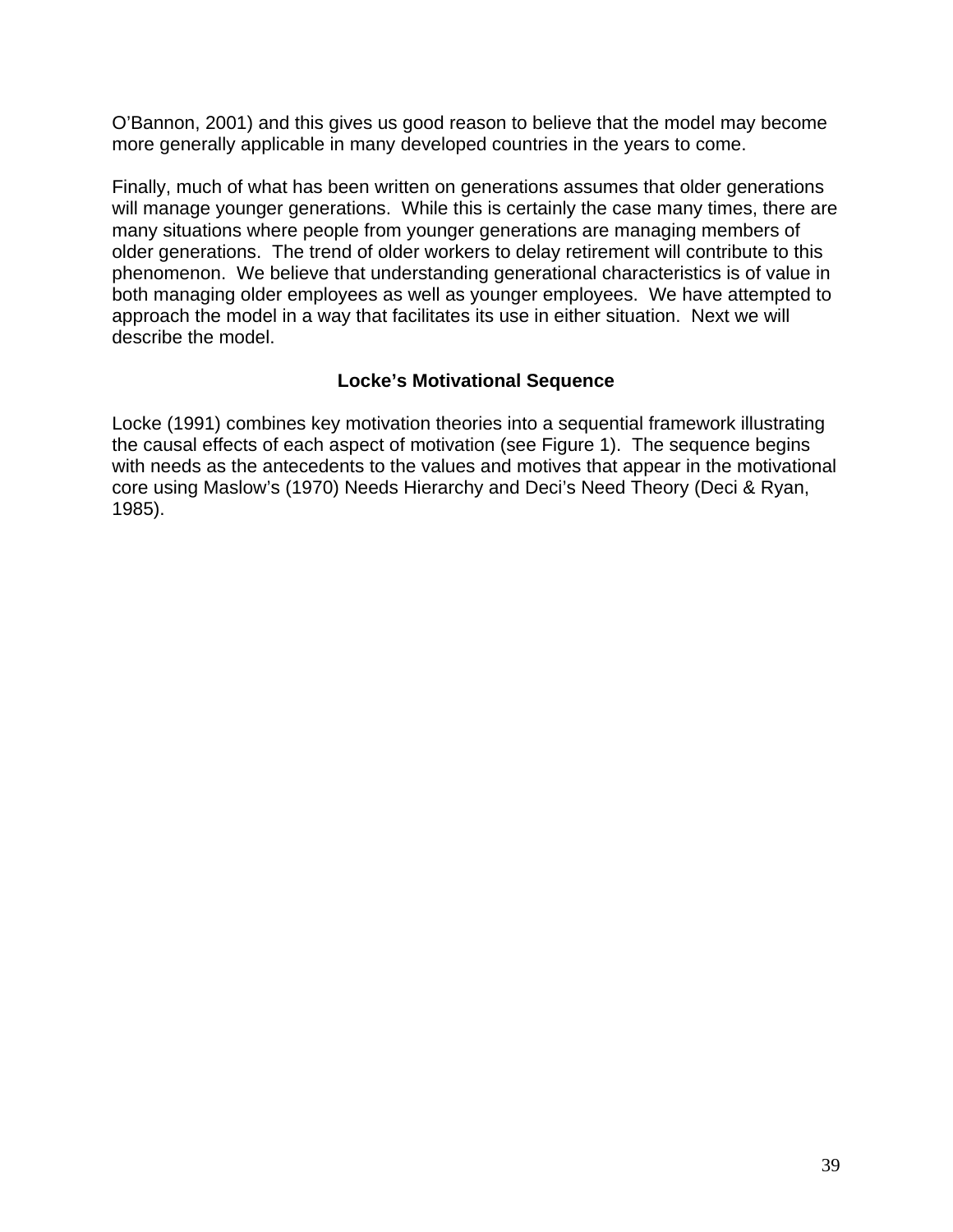Figure 1 The Motivation Sequence (Locke, 1991)

### The Motivation Core The Motivation Hub



Volition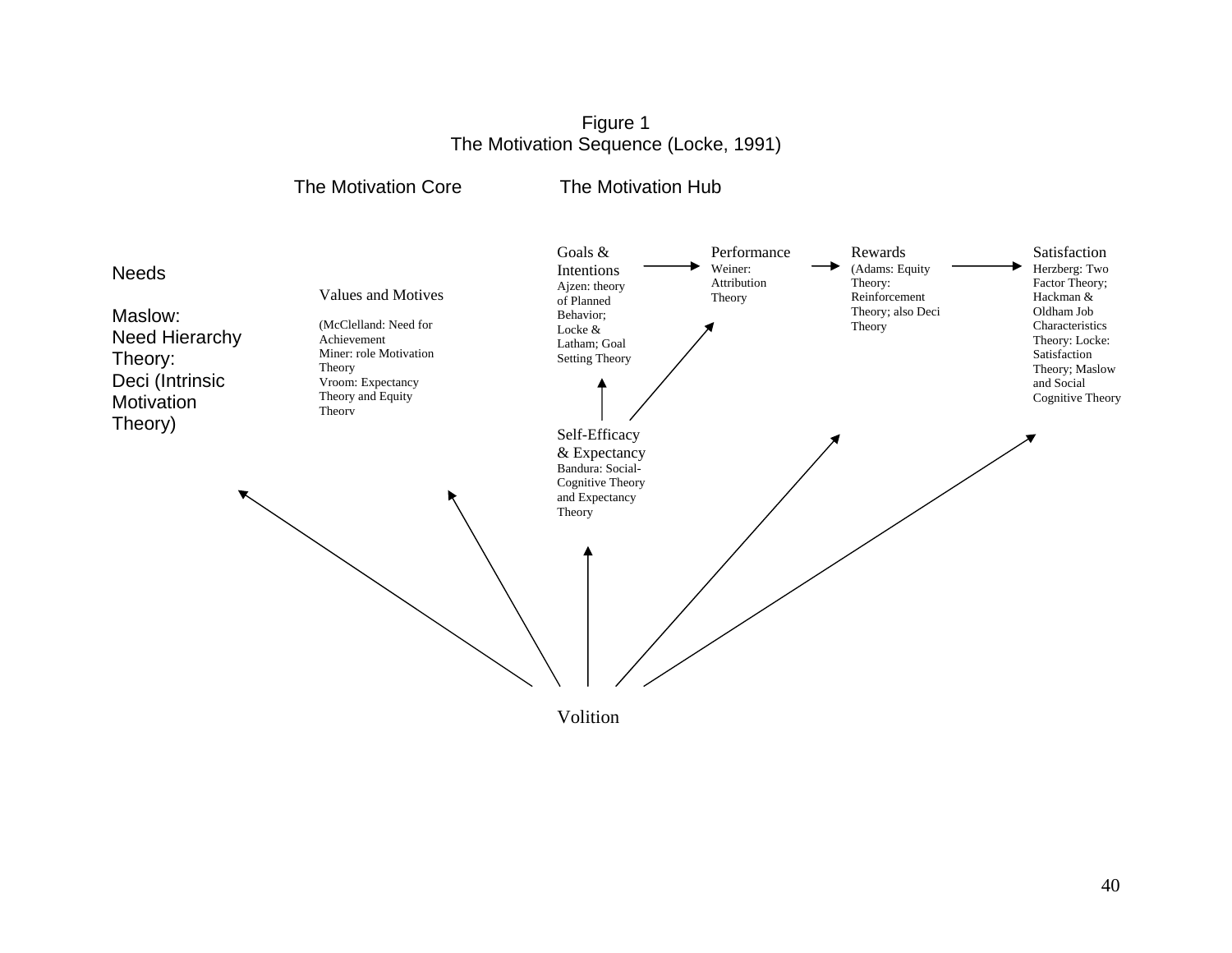The next segment in the sequence is the *motivational core*. Locke (1991) describes it core as the essence of the sequence noting that it makes each person a unique individual and that choices and actions are guided by values. The main theories included are: McClelland's Need for Achievement Theory (1961; 1971), Miner's Role Motivation Theory (1978), Vroom's (1964) Expectancy Theory, and Adam's (1963) Equity Theory.

The action center of Locke's framework is the *motivational hub* where goals or intentions and self-efficacy are the most direct and immediate motivational determinants of performance. It is here that people put their values and feelings of self-confidence (or lack of) into action and make the judgements about their work performance (attribution) that affect future action. The central theories applied here are Goal Setting Theory (Locke & Latham, 1990), Weiner's (1986) Attribution Theory, and Social Cognitive Theory, (Bandura, 1986). Here he also includes a cognitive theory, the Theory of Planned Behavior (Ajzen, 1975).

The last two sections of the framework discuss how the rewards and punishments people receive as consequences of work performance impact job satisfaction. Locke includes Adam's (1963) Equity Theory and Reinforcement Theory (Skinner, 1971) under rewards. Herzberg's (1959) Dual Factory Theory, Hackman and Oldham's (1980) Job Characteristics Theory, and Locke's (1976) Satisfaction Theory are included under satisfaction.

While Locke (1991) discusses how individual values relate to personal identity, he does not acknowledge the impact differences have on the individual aspects of motivation (i.e., needs, values, goals, etc.) or the motivational sequence as a whole. From an application perspective, the sequence also fails to address how practitioners (intermediaries) can effectively influence the population(s) they wish to motivate (although he does point out that intermediaries will be ineffective influencing the Motivational Core (values/motives)). Because our adaptation of Locke's (1991) framework deals with generational differences, we will explain the relevant generational theories and characteristics below.

# **Generational Theory**

Generations, or "cohort groups" share common experiences in the social and historical process at a similar stage of life predisposing them for a common mode of thought and experience and a common mode of behavior (Mannheim, 1952). This definition is similar to Strauss' (1991) belief that generational characteristics are determined by the parental nourishment received and the social moments (either a secular crisis or spiritual awakening) experienced during the course of a generation's lifecycle. Strauss' (1991) historically based theory describes the cycles that contribute to the development of four generation types. The cycle begins with underprotection where parents, driven by the desire to overcompensate for the flaws they remember from their own childhood, demonstrate increasing nurture over the next generation. The subsequent generation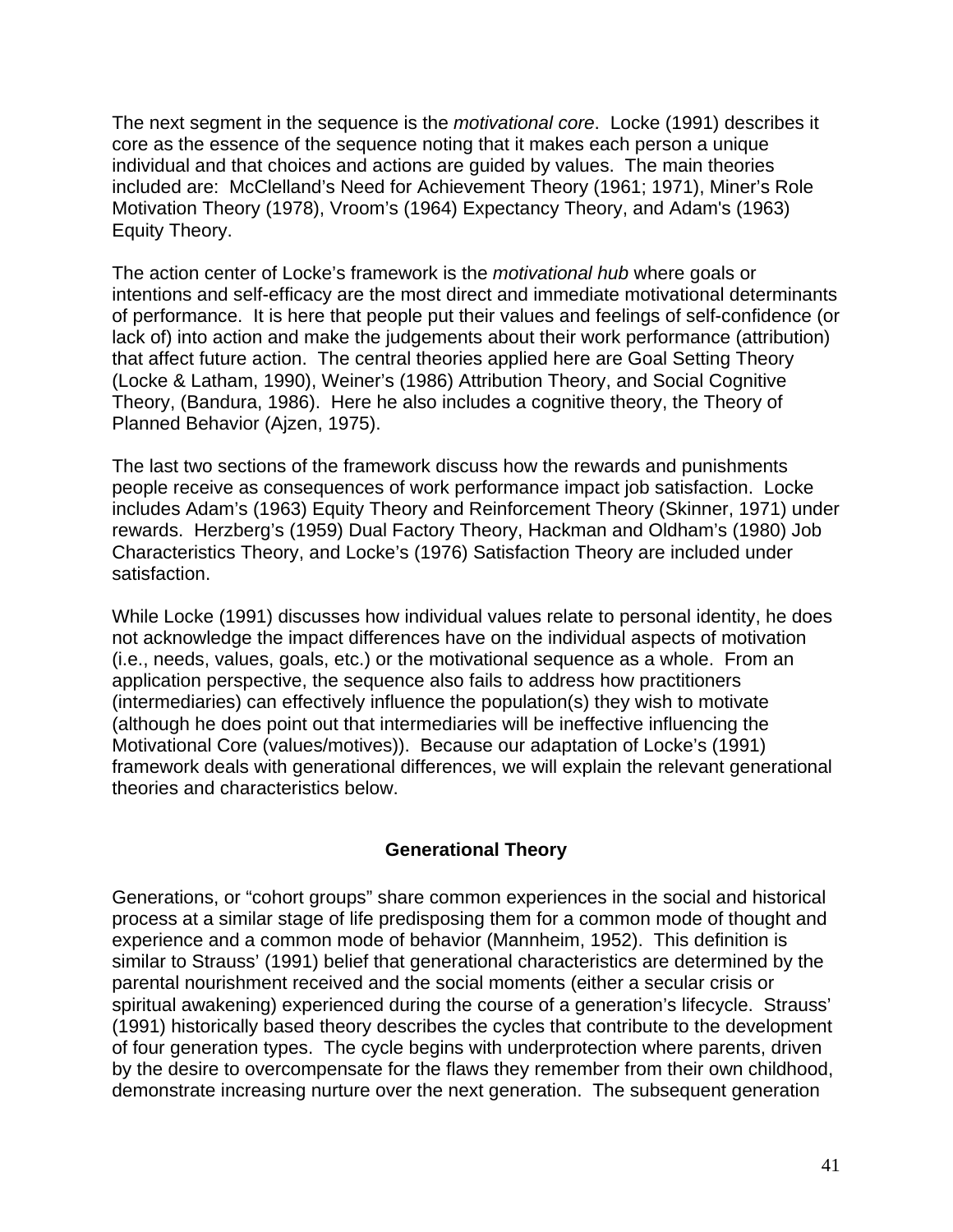then overprotects its children and this finds the next generation of parents engaged in a period of decreasing nurture.

Strauss and Howe (1991) have identified 18 cohort generations since the birth of America. They discovered and characterized four types of peer personalities that follow a recurring pattern in a fixed order, the generational cycle. The personality of the generational cohort group emerges as a result of decisive social events that affect each generation differently depending on the stage of life each is in at the time of the event(s).

Stages of life are defined as youth (0-21 yrs) where the cohort group is dependent, growing, learning, being nurtured, and defining values. Next is rising adulthood (22-43 yrs) when the cohort group is focused on activity, this is characterized by working, starting families, serving institutions, and testing values. This is followed by midlife (45- 65 yrs) where leadership, is a primary activity. Parenting, teaching, directing, and using values are central activities. Finally, there is elderhood (66-87 yrs) Activities in this stage are stewardship such as supervising, mentoring, and passing on values (Strauss & Howe, 1991).

Responses to historical events that alter the social environment are influenced by the stage of life a cohort group is in at the time of the events. Also, a cohort's collective response is shaped by how and when they were raised, resulting in considerable variance in interpretation of the event and the resulting response/behavior from one generational cohort group to another.

The four types of generations that are identified in the recurring cycle are named Civic, Adaptive, Idealist, and Reactive (Strauss & Howe, 1991). Civics are aggressive institution builders when young and institution defenders when old. Adaptives are elder focused conformists when young and junior focused pluralists later in life. Idealists rebel against elder built institutions in youth and mature into moralists. Reactives are risk takers in youth and are pragmatists as adults.

At the present time in the workforce there is the Silent generation also called Veterans or Traditionals, (adaptive, 1925-1945), the Boomer generation (idealist, 1946-1964), the Xer generation (reactive, 1964-1980), and the Millennials (civic, 1981-2000) at various stages of their working lives in (and out of) the work force.

### Silent or Traditionalist

The millennial cycle in which we currently exist began with the "adaptive" Silent generation who, growing up as the overprotected children of "civic" GIs, matured first into risk-averse conformists and later into indecisive arbitrator-leaders with less respect than their civic elders. There are about 52 million in this generation. Reacting to suffocating childhoods, Silents indulged Boomer "idealist" children who, while narcissistic during rising adulthood, became both cultivators of principle and morality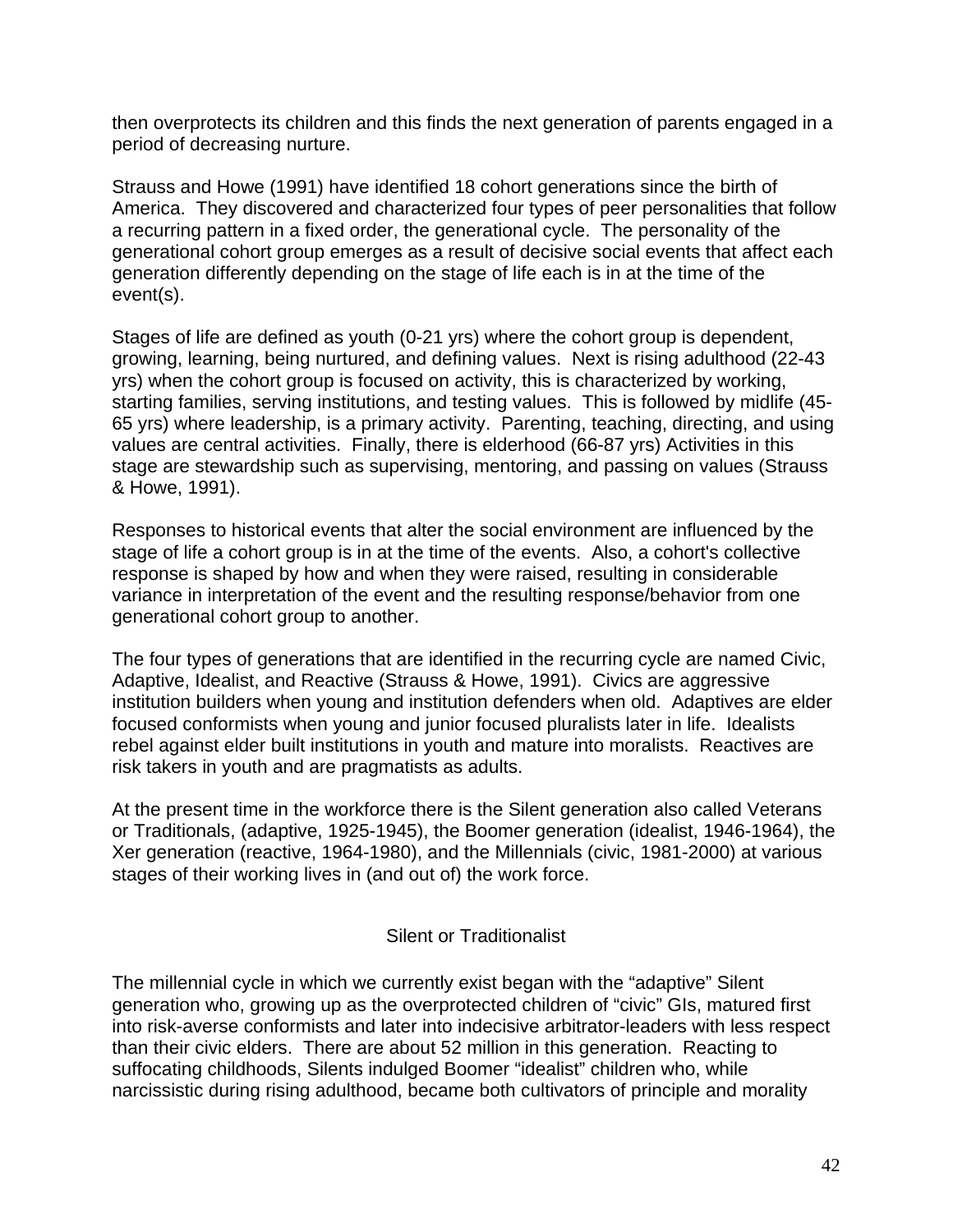and visionary elders. Continuing the cycle of permissiveness, boomers produced "reactive" Xers who, growing up as underprotected and criticized youths, matured into risk taking, alienated adults positioned to become pragmatic leaders (Lancaster & Stillman, 2002; Strauss, 1991).

## **Baby Boomer**

Boomers as the 80 million individuals born between 1946 and 1964 (Lancaster & Stillman, 2002). Significant social events (the first man on the moon, the civil rights movement, the women's movement, the assassinations of public figures, student activism, and the anti-war movement) experienced during the boomer life span contributed to the formation of common "modes of behaviour, feeling, and thought" (Mannheim, 1952: p.291). These "commonalties" include a strong need to pursue what "contributes to their personal development and status" despite a strong social conscience or having "always had their way in public policy and a marketplace of job and personal opportunity characterized by prosperity" (Tecker, 1991: p.3). This assertion is supported by Schrammel (1998) who found that between 1979-96, the greatest gains in employment and earnings among young adults occurred when most members of the cohort were boomers.

# Generation X

Popularized by Douglas Coupland's novel of the same name, the phrase "Generation X" describes the 46 million individuals born between the years 1965 and 1980 (Lancaster & Stillman, 2002). Embracing the label and tenets espoused in Coupland's work, the term "Generation X" became synonymous with an MTV generation of cynical twentysomethings lacking in ambition, education, and economic opportunity. The strongest Xer characteristic is that they suffer more negative affect for jobs than their baby boomer counterparts (Lancaster & Stillman, 2002; Manolis, 1997). According to Schrammel (1998), Xers have been far less successful (in terms of earnings and other labor market measures) than their boomer counterparts. Not only were young adults in 1996 more likely than their 1979 boomer counterparts to be employed in lower-paying occupations, real median earnings between 1979 and 1996 decreased by 15 percent.

### Millennials or Nexters

These are the 76 million people born between 1981 and 1999 (Lancaster & Stillman, 2002). Howe and Strauss (2000) describe this generation as affluent, educated and ethnically diverse. They understand and focus on teamwork and good conduct as well as achievement and modesty. They have been the most watched over generation in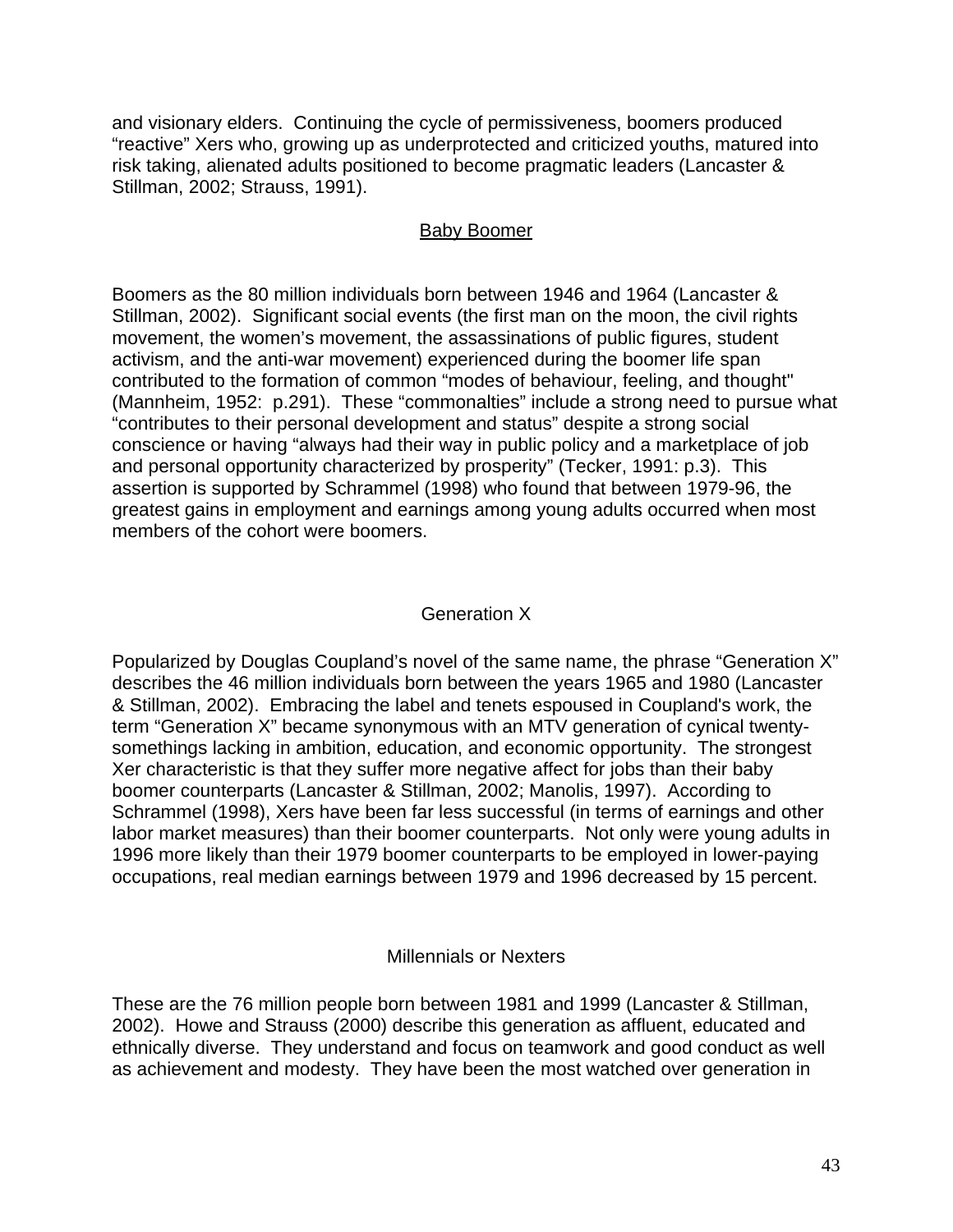our history and have respect for following the rules accepting authority. They are smart and believe in the future.

An additional characteristic worth noting is that they are truly becoming a world-wide group in the more developed countries due to the availability of technology and communication. This generation has been exposed to the freedom to move across borders and has been exposed to travel. Add to this the growing influence of multilateral agencies focused on common societal problems across borders and one has the first generation that truly may transcend national and cultural boundaries. Millennials are found in East Asia, China, all of Europe, Russia, Latin America and North America.

As employees, it is predicted from early research that they are looking for careers and job stability. They are able to organize and get what they want as McDonalds found out recently when a teenager organized a strike forcing them to yield to all but one of the groups requirements Howe & Strauss (2000). Workplace behavior and attitudes have not yet been researched as the graduating class of 2000 was the first of the millennials to complete high school. However, the general attitudes of civic-mindedness, teamwork, career orientation and respect for authority show potential for some very positive contributions from this generation.

# *Adapting the Motivational Sequence*

Locke's integrative framework (see Figure 1) organizes the key motivational concepts into a chronological sequence. In addition to illustrating the causal effects of the different aspects of motivation, his framework can also be used to examine factors that influence parts of the motivational sequence. However, an area not addressed by his framework is the effect that differences (in this case generational differences) have in determining the antecedents to action (values and attitudes) or how those differences affect the entire motivational sequence.

The purpose of adapting Locke's sequence is to demonstrate the role that differences play throughout the motivational sequence and to discuss how this extended model (see Figure 2) can be applied to different generations in today's workplace. To this end, we will illustrate both the effect life experiences have on creating generational differences and how these differences influence each aspect of the sequence. To demonstrate how managers and HR professionals can influence attraction, motivation, and retention, we will also introduce the role of the intermediary and indicate the points at which appropriate interventions can influence these factors among workers.

### Generational Inputs

The extended sequence is designed to accommodate input from two distinct generational groups. This is important because although Population 2000 has prepared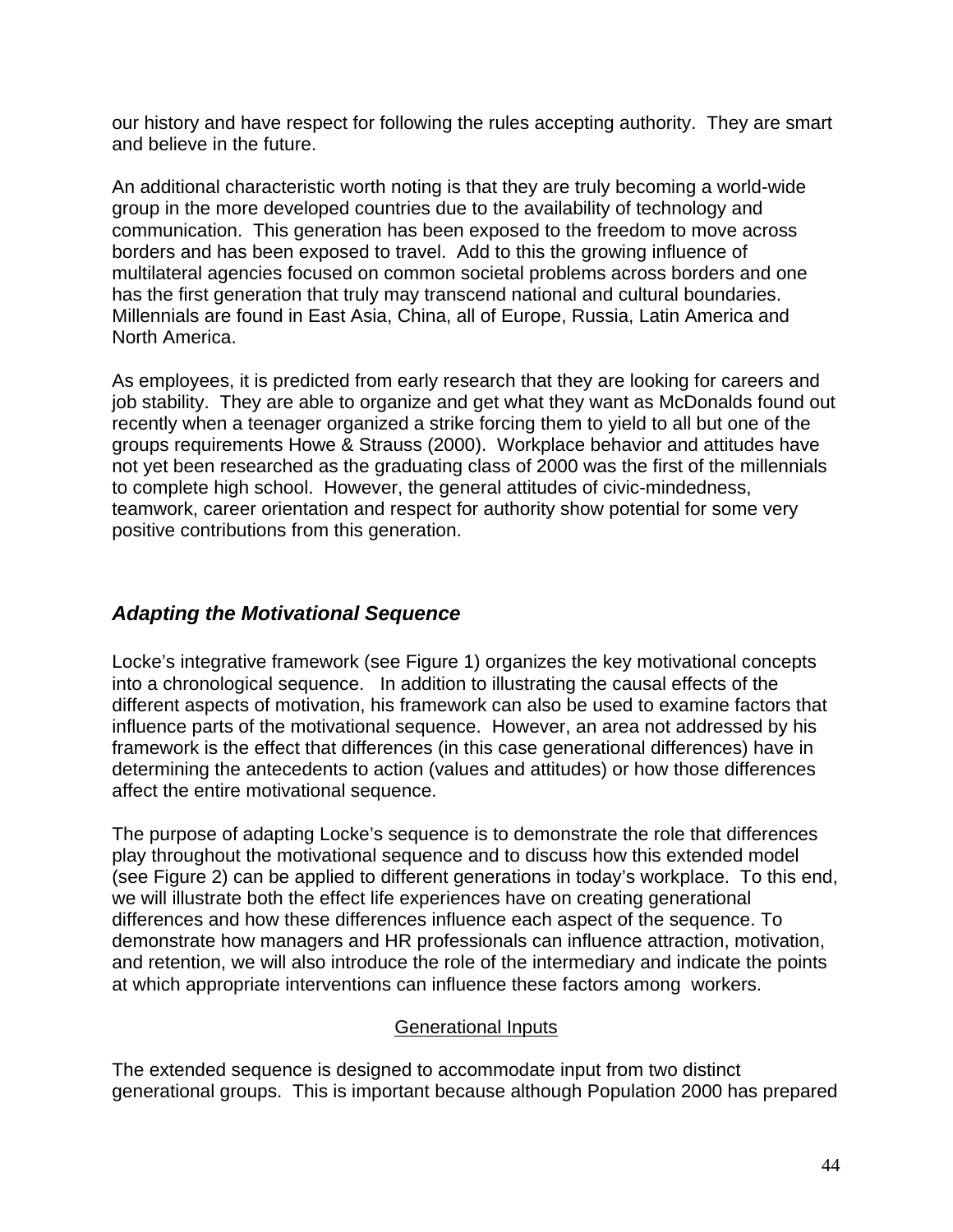businesses for the influx of Hispanic and other minorities into the workplace, little attention has been paid to generational differences. Because today's business climate calls for "flexible, technoliterate workers who think like entrepreneurs, take charge of their own careers, and quickly adapt to ever-changing responsibilities" (Tulgan, 1997: p.1), the target population for many of these efforts has come to include a growing number of Xers (Tulgan, 1996). In recognition of this important demographic variable, the extended model uses two generational inputs (see Figure 2, Xers "A" and Boomers "B") to initiate the sequence.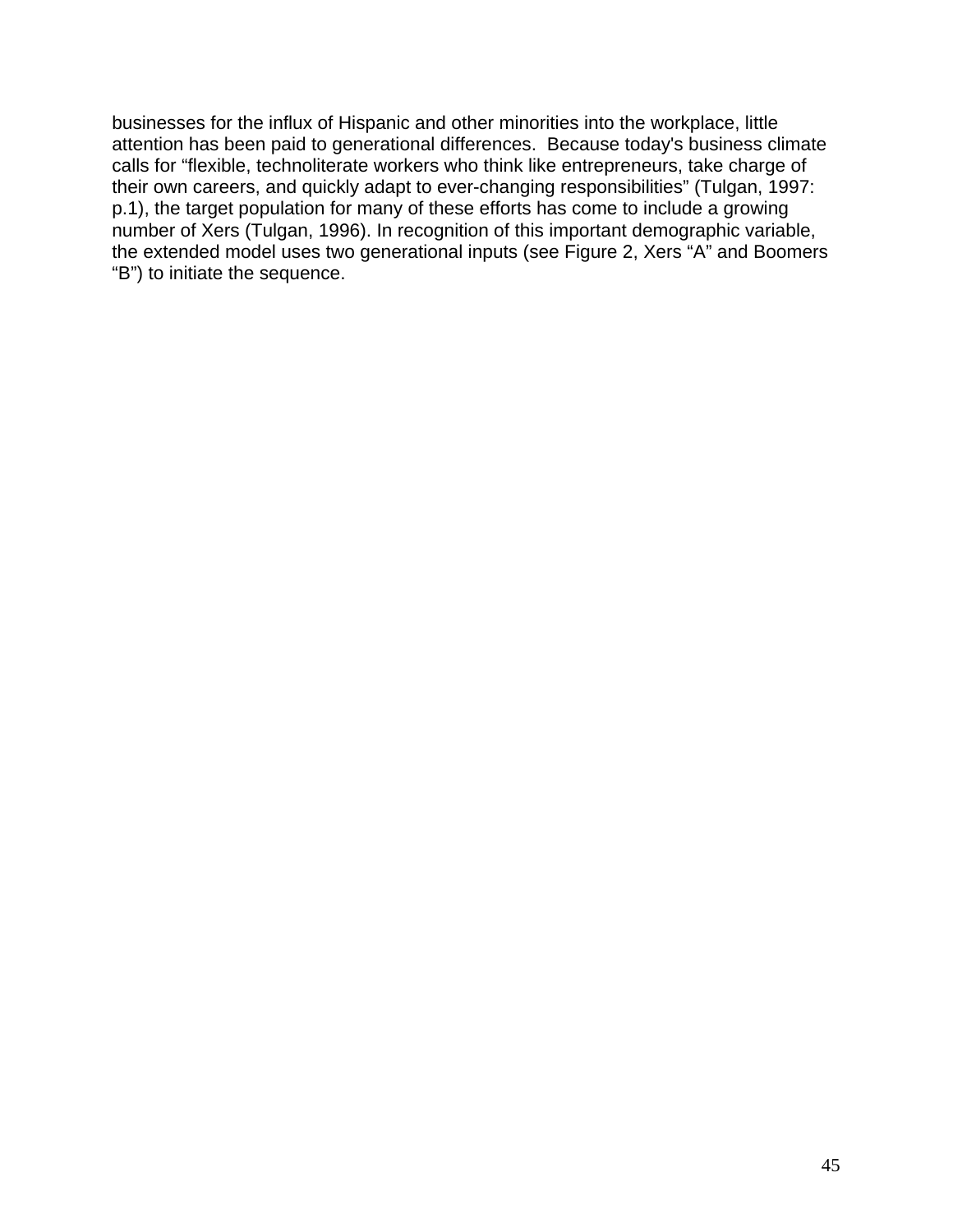Figure 2

# The Motivational Sequence Applied to Attraction, Motivation and Retention of Generation X



\* A relates to Xers and B relates to Boomers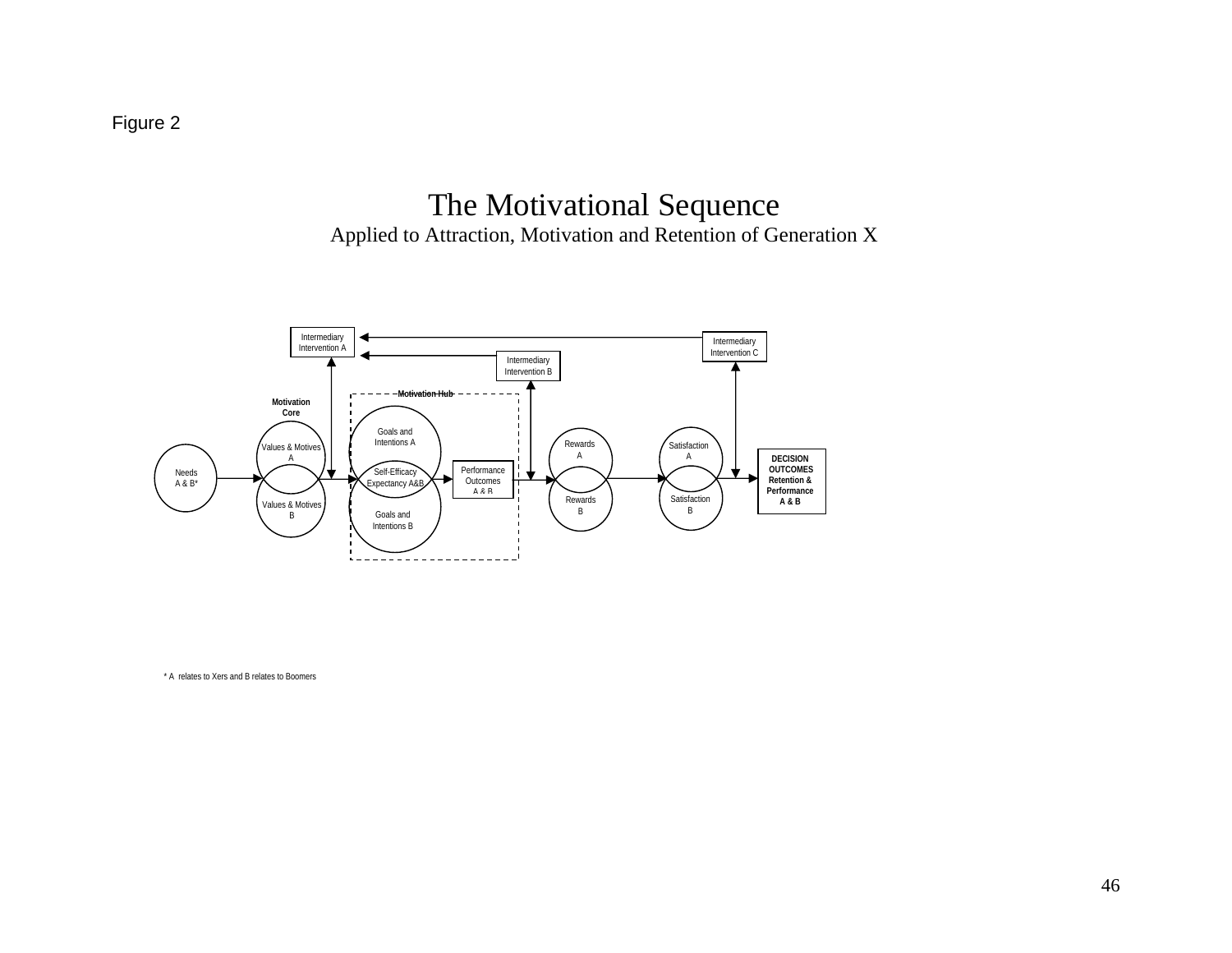# *The Motivational Core*

Locke's sequence begins with needs (Figure 2, C) as antecedents to the values that make up the motivational core. There is empirical evidence supporting the idea that the experiences of a population influence how needs are prioritized by that group (Burke, 1994, Manolis, 1997; Stoneman, 1998; Straus and Howe, 1991). Within the context of Maslow's theory we contend that in general boomers prioritize esteem and ego status needs, the needs of primary importance to Xers are security and self-actualization (Hill, 2002; Lancaster & Stillman, 2002; O'Bannon, 2001; Zemke, Raines, & Filipczak, 2000). Given the strong independent and entrepreneurial characteristics of many Xers (Cooke, 1998; Losyk, 1997; Stoneman, 1998; Tulgan, 1996), we also assume Xers have an increased need for autonomy in the workplace (Deci & Ryan, 1985; O'Bannon, 2001). Though there is evidence that needs may be prioritized differently by various cohort generations, we concur with Locke (1991) that need priorities are not hard wired and so we represent needs with a common module in this model.

The life experience of the cohort group plays a large part in influencing perceived needs and values (Burke, 1994, Hicks & Hicks, 1999; Lancaster & Stillman, 2002; Mannheim, 1952; Manolis, 1997; Rodriguez, Green, & Ree, 2003; Stoneman, 1998; Tulgan, 1996; Strauss, 1991; Zemke, et.al., 2000). For example, growing up in an environment of increased crime and declining economic opportunities, Xers experienced "the social and interpersonal insecurities of the 1980s as well as the dismantling of the infrastructure and safety net that [silents] and boomers took for granted as their pass to success" (Stoneman, 1998; p. 46). As a result, Xer values, attitudes, criteria for satisfaction, and definitions for success differ vastly from their boomer counterparts.

Over the last few years there has been a deluge of information about the work values and attitudes of Xers. The most critical comments have come from boomers who see Xers as lazy, disloyal, and unwilling to pay their dues (O'Bannon, 2001). Despite these stereotypes, permissive latchkey childhoods and early exposure to technology taught Xers to be independent problem solvers able to effectively manage today's information overload. Further, as the generation responsible for more than 70 percent of all new start up businesses in America today (Bagby, 1998), the slacker label ascribed to Xers has also been proven more myth than reality. Despite their entrepreneurial spirit, Xers "disdain the workaholic, slave-to-the job mentality of their parents and bosses" (Losyk, 1997: p.42). They are searching instead for ways to individually apply their talents on their own terms: "I want material success, but I also want balance in life. My dream is to live life as an entrepreneur … on my own terms, with my own skills, resources, and competencies" (Stoneman, 1998: p.49). Multiple researchers substantiate these Xer attitudes and describes, in order, the work issues of paramount importance to Xers as: a balanced life style, flexible scheduling, challenging tasks and projects, frequent performance feedback, accommodating family responsibilities, rewarding loyalty with loyalty, and high ethical standards (Burke, 1994, Hessen & Lewis, 2001; Lancaster & Stillman, 2002; O'Bannon, 2001; Rodriguez, et. al., 2003; Ruch, 2000; Zenke, et.al. 2000). These values are a far cry from what Herzberg (1959) found among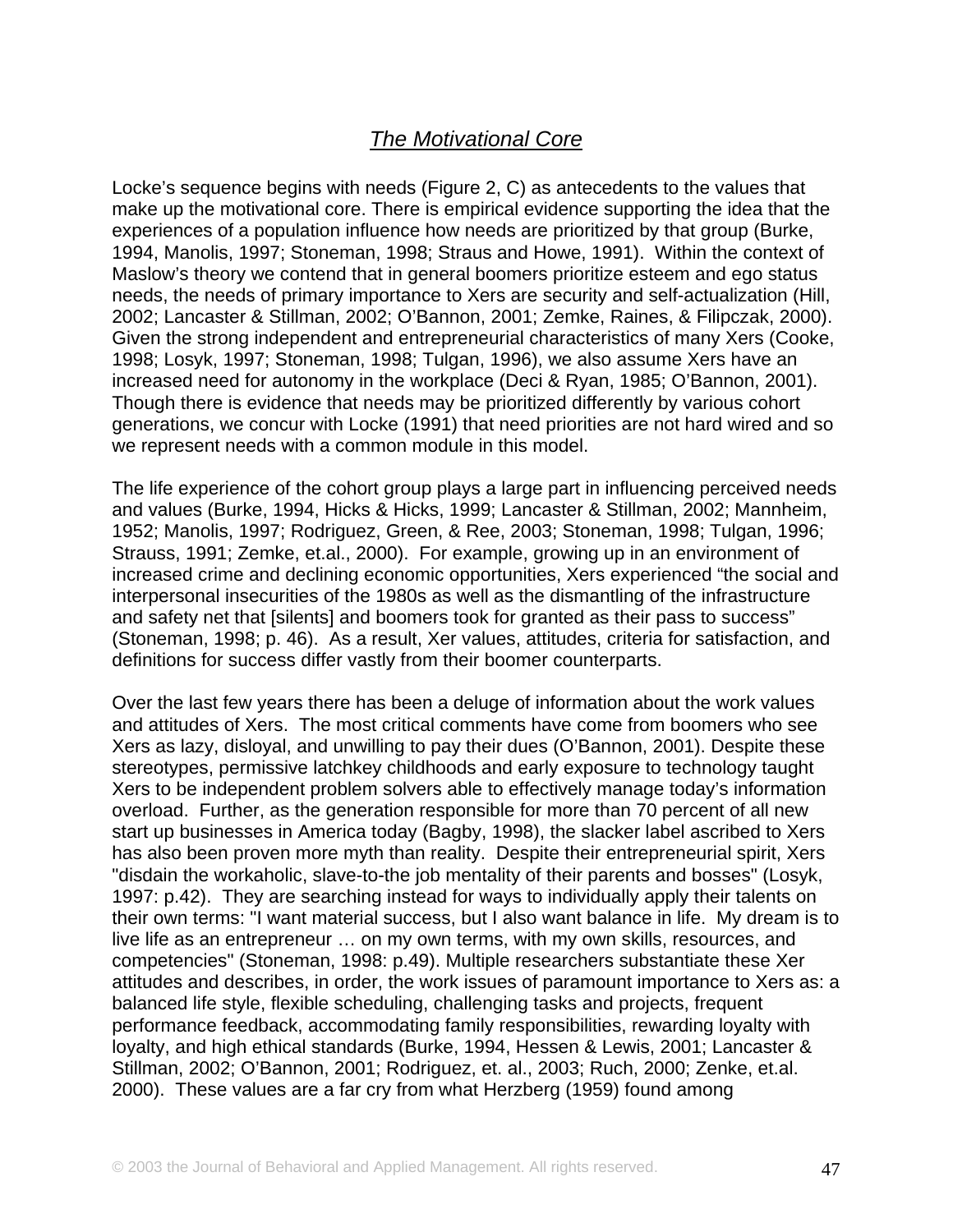professionals who, instead of being motivated by environmental factors and working conditions, were motivated by things like achievement, opportunity for advancement (presumably within the company) and increased responsibility.

Given the divergence of attitudes between boomers and Xers, the motivational theories Locke addressed in his *motivational core* may not adequately address the needs of many Xers. For example, the criteria used in role motivation theory (Miner, 1978) to identify the values that characterize successful line managers (i.e., valuing authority figures, liking competition, and desiring to impose one's wishes on others) were developed within a traditional (read: boomer) framework. But as both the role and generational characteristics of the traditional line manager continue to evolve, the criteria used to identify such values may no longer be applicable. For instance, Xers distaste for authority makes them less likely to value authority figures based solely on their position within a corporate hierarchy (Losyk, 1997).

In addition to their feelings about authority, Xers are also less likely to equate management positions with financial security and career success. Instead of climbing the organizational ladders that lead to management positions, Xers find success and security through embarking on entrepreneurial endeavors and acquiring highly marketable skills that can be easily transferred within organizations and across industries (Hessen & Lewis, 2001; Lancaster & Stillman, 2002; Ruch, 2000; Zemke, et.al. 2000). Thus, as the number of Xers entering the workforce increases, the ability to identify employees with the characteristics of the traditional line manager will become increasingly difficult. Although the implications of this extend beyond motivation to the structural components of how businesses are organized, it is clear that the characteristics that once defined managers must evolve along with the demographics of the workplace.

### From Attraction To Motivation: Intermediaries in the Motivation Process

One of the most important reasons for adapting Locke's (1991) sequence is to introduce the role of the intermediary and illustrate the three critical points at which the intervention of an intermediary, usually a manager or human resource professional, can facilitate the process of attracting, motivating, or retaining employees. From this perspective, the role of the intermediary is similar to that of the leader described by House's Path Goal Theory (1971) that focused on the relationship between leadership behaviors and outcome measures. According to House's Path Goal Theory (1971), leaders should find ways to increase payoffs to subordinates for work-goal attainment and make attaining these pay-offs easier by clarifying how to achieve the goal, providing resources and reducing obstacles, and increasing the opportunities for personal satisfaction during the process of goal achievement. Given this role, the first opportunity the intermediary has to influence the motivational sequence occurs after the newly configured *motivational core* where understanding the needs and values of a cohort group is the key to developing effective recruitment strategies.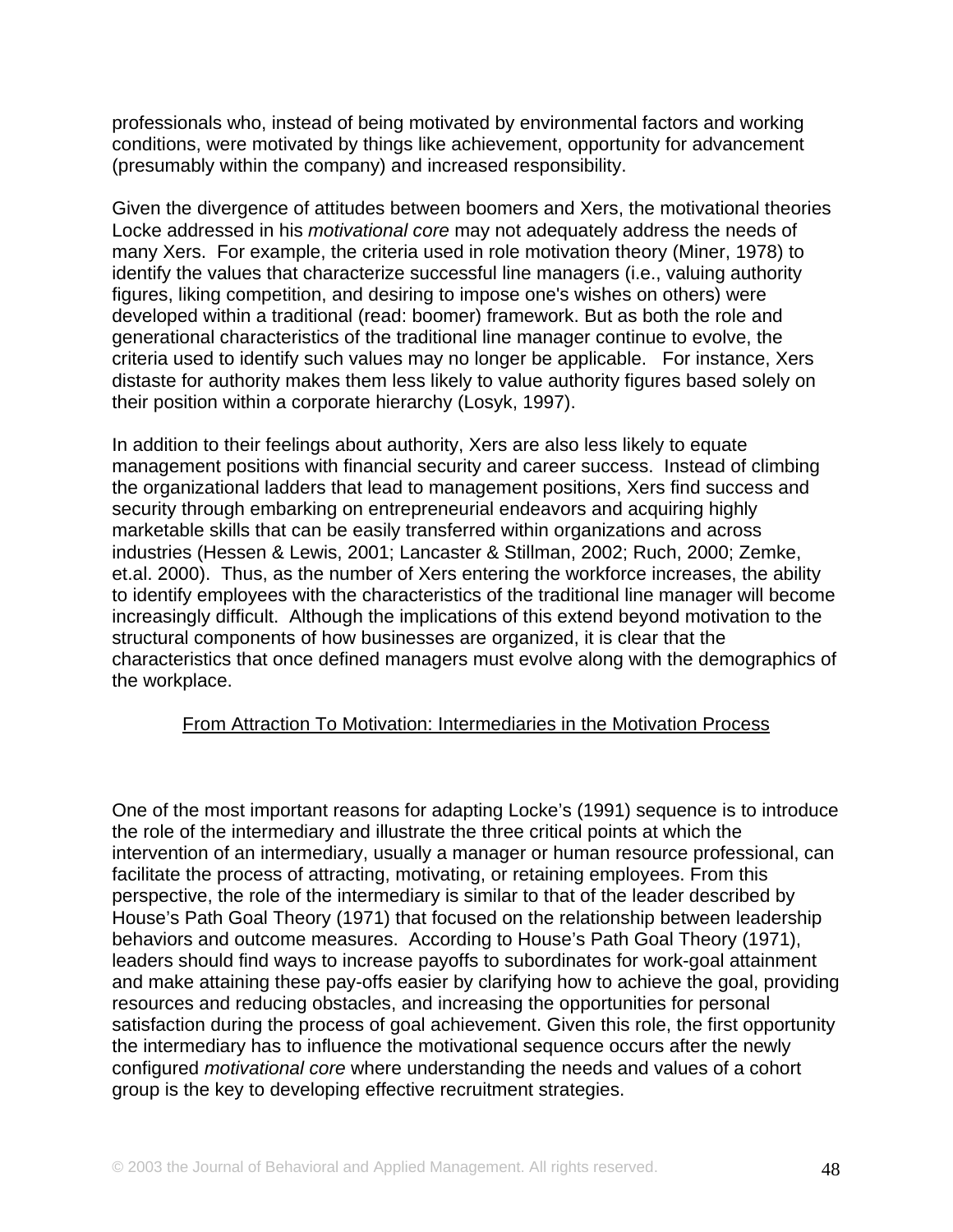Understanding both the elements and the dynamics of the motivational core will be useful for the intermediary during the goal setting process. Because goals (and the selfefficacy that contributes to the development of these goals) are regarded as the most direct and immediate motivational determinants of performance, the role of the intermediary is to demonstrate the degree to which goals are consistent with the values and objectives of both worker and organization. By providing this intermediate step between valance (and instrumentality) and action, the intermediary can help employees navigate the pathways which lead to organizational and individually valued outcomes (Schriescheim & Neider, 1996).

Whether the goal is organizational efficiency, increased performance, improved work attitudes, or commitment to customer service, work motivation theories are geared toward improving the performance outcomes that impact organizational success. In Locke's (1991) sequence, the action or performance that enables this success begins with the goal setting process. Viewed as the action center of the entire sequence, goals were placed within the *motivational hub* consisting of goal, performance, self-efficacy, and expectancy theories. The extended model, however, dismantles this structure and separates goal setting from the performance element of the sequence. This change was made to illustrate the fact that while generational differences have a decided impact on goal setting, specific performance outcomes are not generationally specific. What is specific, however, is the way in which different groups approach task performance and thus, how performance outcomes are achieved.

Because generational differences impact how work is performed (O' Bannon, 2001; Rodriguez, et. al. 2003; Ruch, 2000), an important motivational factor intermediaries must consider is how to accommodate different work approaches. One element where differences loom large is in the area of time. Where schedule driven boomer managers relate time spent on the job with successful performance, Xer managers are results oriented preferring to let people manage their own time as long as they are producing results. This bias also translates to the Xer need for autonomy and preference for working independently, resulting in a potential clash between corporate America that has been remaking itself into team-working organizations, and a whole generation of entrepreneurs saying they want to do it on their own (Stoneman, 1998). Thus, Xer employees require a management style that promotes choice, a key component in creating atmosphere for autonomy (Jurkiewicz, 2000; Lancaster & Stillman, 2002; O'Bannon, 2001; Woodward, 1999). Other relevant differences in how work is performed between boomers and Xers are time to accomplish a task, decision making, and work hours. Xers prefer challenging tasks with short completion times, boomers like longer time lines. Boomers like consensus building and participative management, Xers like autonomy. Xers like flexible schedules and to limit time on the job to make room for a personal life, boomers like fixed schedules and are more apt to be on the job overtime (Jurkiewicz, 2000; Lancaster & Stillman, 2002; O'Bannon, 2001; Woodward, 1999).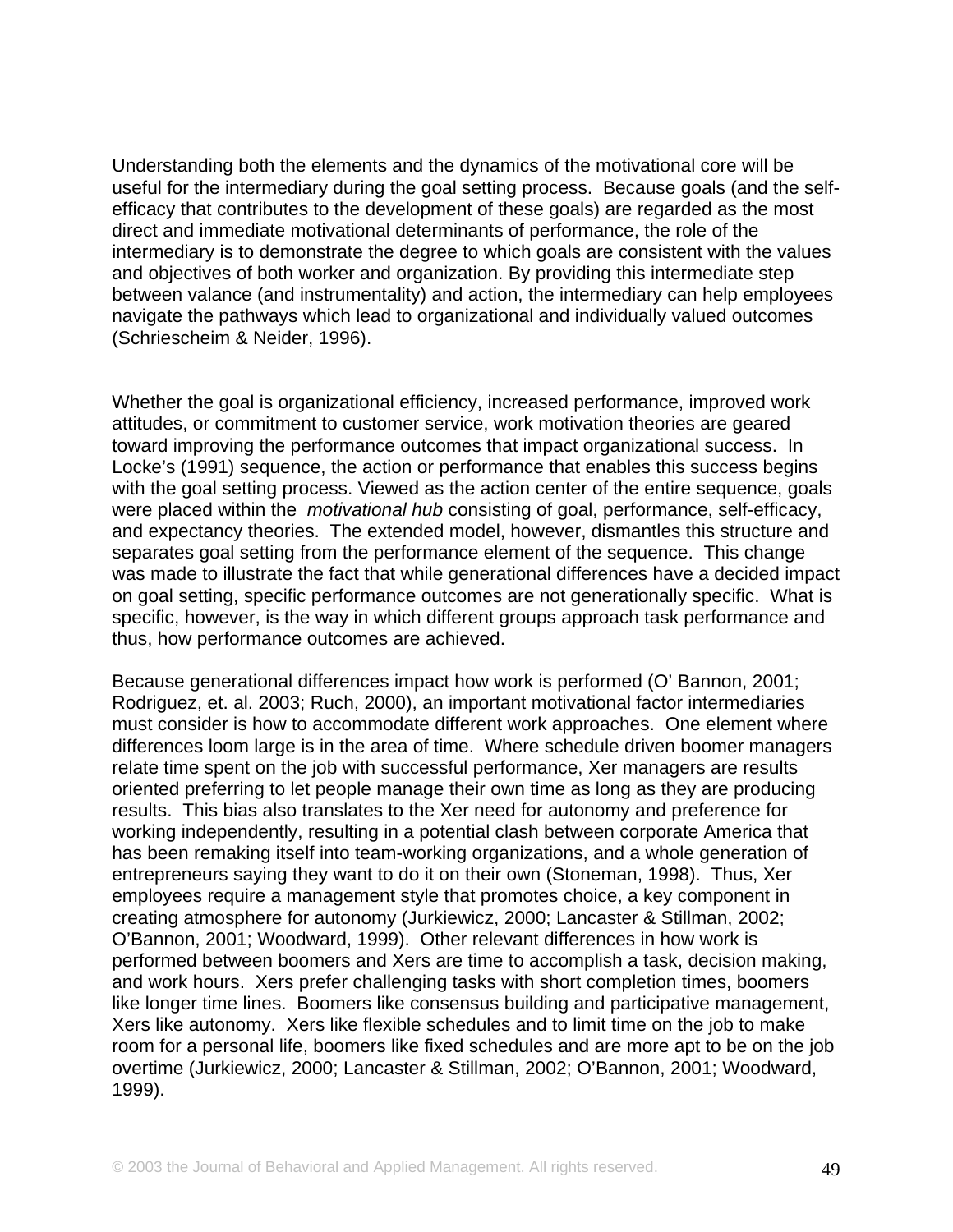In this environment the role of the manager or other intermediary is to transcend the superior/subordinate relationship and find ways to promote and support human autonomy within the workplace. An environment of autonomy allows self motivation to flourish and leads to authentic creativity, responsibility, healthy behavior, and lasting change (Deci and Flaste, 1995). Thus, the question is no longer how to motivate employees, but how to create conditions within which they will motivate themselves.

Instead of designating a specific area to address the theories of Weiner, Vroom, and Bandura, these theories are included with the performance element of the sequence. Because the attributions made (and the self-efficacy and expectations these attributions change or reinforce) in the evaluation of the performance outcome that was achieved, both Weiner's (1986) and Bandura's (1986) theories remain within the performance element of the dismantled hub.

### Intermediary and Feedback & Evaluation

Although it has been easier to empirically test the impact of path-goal leadership on employee satisfaction than on performance, research continues to show that leaders who provide support and help to mitigate the effect of situational constraints, have a statistically significant positive impact on performance (Klein & Kim, 1988; Schriescheim, 1996). An example of the kind of support the intermediary can provide is found in the evaluation process. Because the population of workers that expect performance feedback continues to grow, intermediaries using two-way feedback and evaluation methods of communication will benefit both the worker and the organization in a number of important ways. First, helping workers interpret performance experiences and outcomes broadens attribution scripts that in turn affect subsequent goal setting and performance (Weiner, 1986). If an external attribution is made, the intermediary can address the issue(s) (resource problems, etc.) and effect a renewed attempt with a higher expectation of success on the part of the worker. If an internal attribution is made it may be due to lack of knowledge, skill or ability. These may be addressed by an intermediary as well thorough investment in the worker to address the perceived shortcoming resulting in a renewed attempt to succeed at the task. Second, being open to feedback from Xer employees can help managers tap into Xer motivation by identifying what Xers view as effective or demotivating management practices. Third, because Xers view feedback as part of their learning and development (Cook, 1998; Tulgan, 1996), prompt and constructive feedback may have an indirect impact on retention by providing a reward deemed extremely valuable by Xer employees (Cook, 1998; Hessen & Lewis, 2001; Lancaster & Stillman, 2002; O'Bannon, 2001; Tulgan, 1996; Woodward, 1999; Zemke, et. al.; 2000). Finally, information gathered during the two-way communication can be channeled to the parts of the organization that influence attraction, motivation, and retention efforts (Caudron, 1998; Cook, 1998; Kennedy, 1998).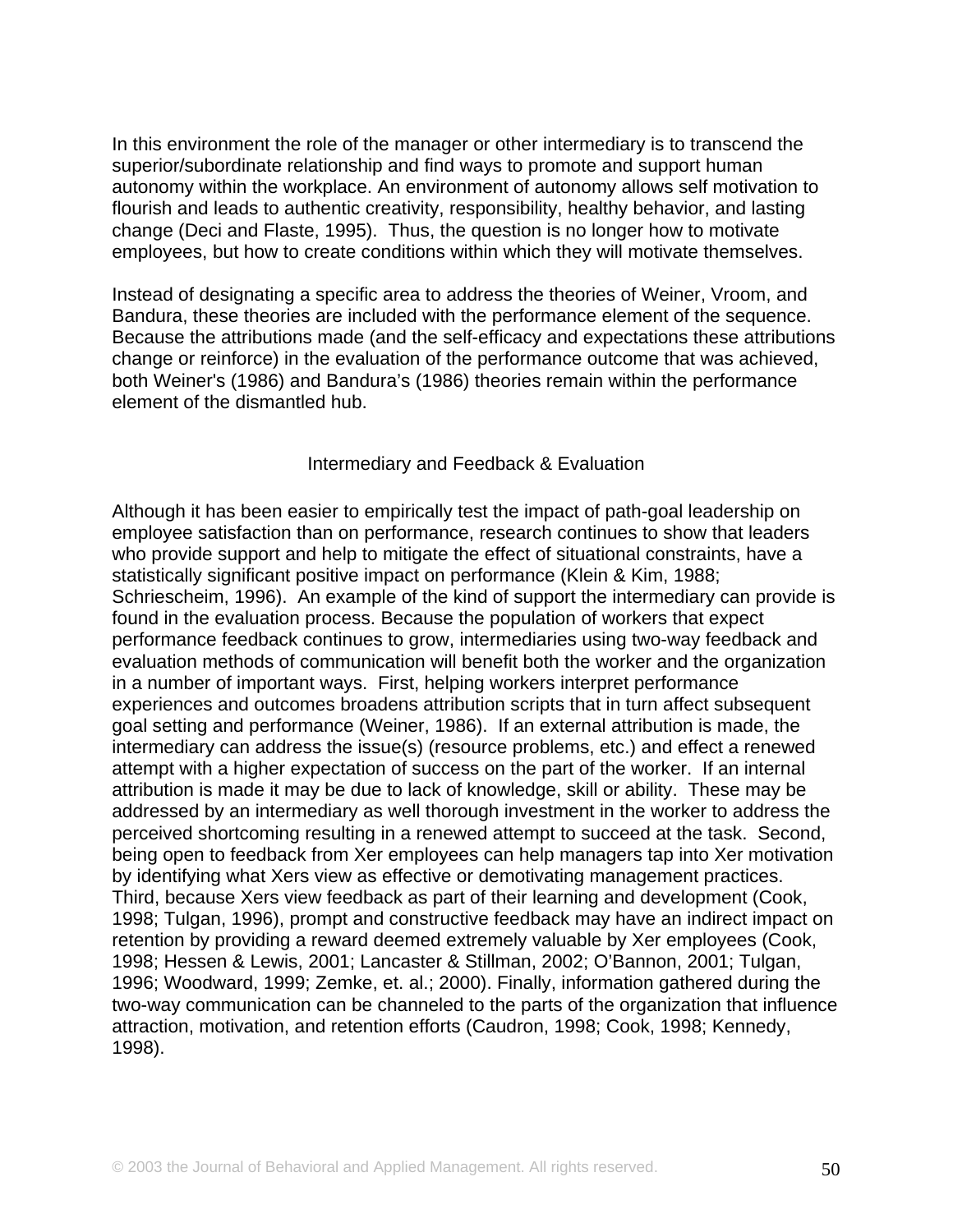Another example of how intermediaries can influence motivation, satisfaction and performance occurs is the extent to which they can successfully complement those elements missing in a work situation. However, the degree to which an intermediary can complement these missing elements successfully is moderated by the characteristics of employee (Xer or Boomer) and environment. (Rodriguez, et.al., 2003; Schrieschem & Neider, 1996). Workplace analysis identifying characteristics associated with generational diversity can help the intermediary make better decisions based on work preferences and organizational objectives. A practical approach for this type of analysis includes diagnosing workplace functions which cause employees attracted to a particular industry or job function to be motivated, perform at high levels, and to be satisfied, identifying the degree to which these functions are provided by sources other than the leader (co-worker, environment, etc.), and modifying leader or intermediary behavior accordingly (Rodriguez, et. al., 2003; Schriesheim & Neider, 1996).

### From Motivation To Retention: Rewards and Satisfaction

A direct outcome of performance is the reward. It is important to note that rewards may be material or may be in the form of praise, feedback or other non-monetary forms. Here we see that specific values influence how rewards are perceived. This perception determines the level of satisfaction experienced as a result of the reward and it contributes to the decision making process where an employee evaluates the rewards (both motivation and hygiene factors) making a decision about whether to continue, increase, or decrease performance efforts, or leave organization entirely. Given the importance of these employee decisions to business, an intermediary involved in the development and administration of the reward system must understand: 1) the link between rewards and satisfaction, 2) the extent to which generational differences influence the value placed on specific awards, and 3) how that value in turn impacts employee satisfaction.

Another issue of importance and concern is the potential effect that external rewards may have on intrinsic satisfaction and motivation in this context. Some claim that by providing external rewards and/or feedback a manager risks diminishing the satisfaction of the employee and reducing intrinsic motivation. However, recent research shows that the intrinsic satisfaction a person gains from doing a good job may be positively influenced by praise and/or recognition. Lindenberg (2001) performed a study that demonstrated that intrinsic satisfaction is derived from two bases, enjoyment and obligation. Employment creates an environment for obligation based intrinsic satisfaction and within a context of clear norms and standards it can create substantial intrinsic motivation. The more an activity serves to satisfy an individual's goals of physical and social well-being the stronger the intrinsic motivation to perform the activity for any length of time. Thus, by providing a positive environment for the individual to achieve personal goals of physical and social well-being (earning a good income and advancing in one's career), providing feedback and rewards in this context will very likely add to intrinsic motivation and intrinsic satisfaction (Lindenberg, 2001; Rawsthorne & Elliott, 1999).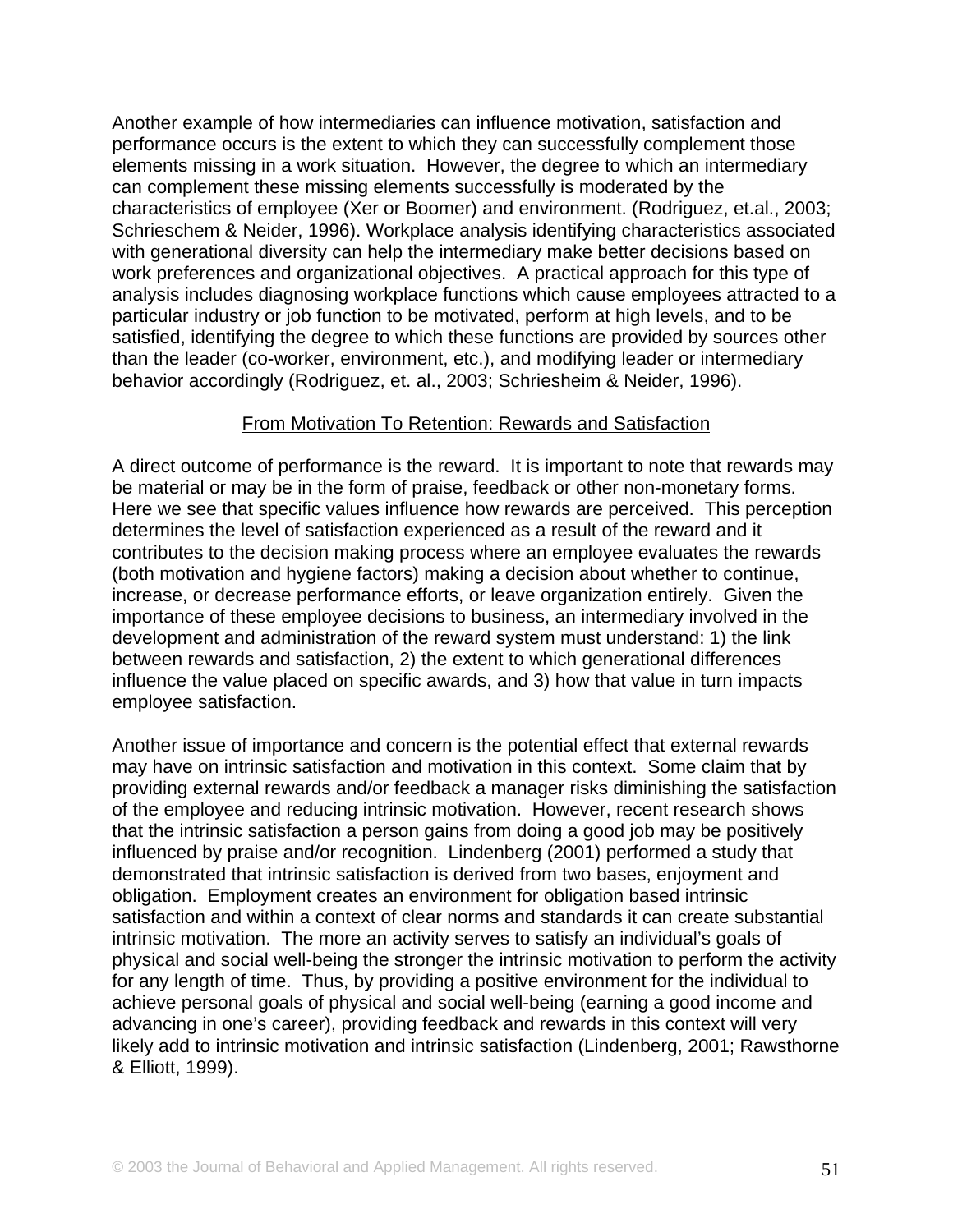While the complexity associated with trying to identify "generation appropriate" rewards sounds staggering there is information available to help managers accomplish the task. For instance, human resource professionals across the country have amassed a great deal of information about the rewards preferred by the Xer employees. Among these rewards, time is perhaps the most valued. Time is now being called the new money. We are finding that employees who wouldn't change jobs for more money will change jobs for more time off (Kennedy, 1998). In addition to time, Xers want scheduling flexibility, autonomy in doing their work, portable health and retirement plans, and coaching, training and mentoring opportunities that allow them to develop transferable skills they can use across industries and careers (Bagby, 1998; Burke, 1994; Hessen & Lewis, 2001; Hill, 2002; Jurkiewicz, 2000; Kennedy, 1998; Lancaster & Stillman, 2002; O'Bannon, 2001; Ruch, 2000; Tulgan, 1996; Zemke, et. al. 2000).

### Decision Outcomes (Retention and Performance) and Intermediaries

The end of the extended model deals with the extent to which decision outcomes reflect the success of the motivational process. Because it is at this point the decision to continue, increase, or decrease performance efforts, or leave organization is made, intermediaries skilled in both influencing and evaluating retention decisions are key.

Tulgan (1997) uses Xer interviews as the basis for practical advice for intermediaries wishing to retain the investment made in Xer employees. Because the structure of today's companies may be less focused on static positions with fixed job descriptions, these suggestions are also valuable for businesses with non-traditional staffing needs. First, building internal escape hatches gives people the chance to reinvent themselves and their careers within the organization (training and development). With today's Xer employees viewing themselves as sole proprietors no matter where they work, training provides the Xers with an opportunity to trade skills, creativity, and hard work for a measurable increase in their self-based career security (Hessen & Lewis, 2001; O'Bannon, 2001; Tulgan, 1996). Ironically, because Xers more than any other generation understand the critical need to prepare for multiple careers, providing employees opportunities to gain new skills is often the very thing that prepares them to move on to the next employer. However, businesses can create personal retention plans, offer people opportunities to leave without leaving (flextime, sabbaticals, telecommuting, etc.), and tie the employees' career goals to the opportunities within the organization. Thus, they can build renewable short-term loyalties with employees based on project oriented transactions (Burke, 1994; Kennedy, 1998; O'Bannon, 2001; Tulgan, 1997). These ideas are confirmed by Rodriguez, et. al. (2003) who stated that Xers desire challenging short term tasks, flex hours, a challenging job that is not necessarily secured, and portable benefits. Ruch (2000) identified characteristics of a targeted retention policy for Xers as: a manageable job, career management, good internal communication, freedom to balance work and life, clear objectives, and mentoring.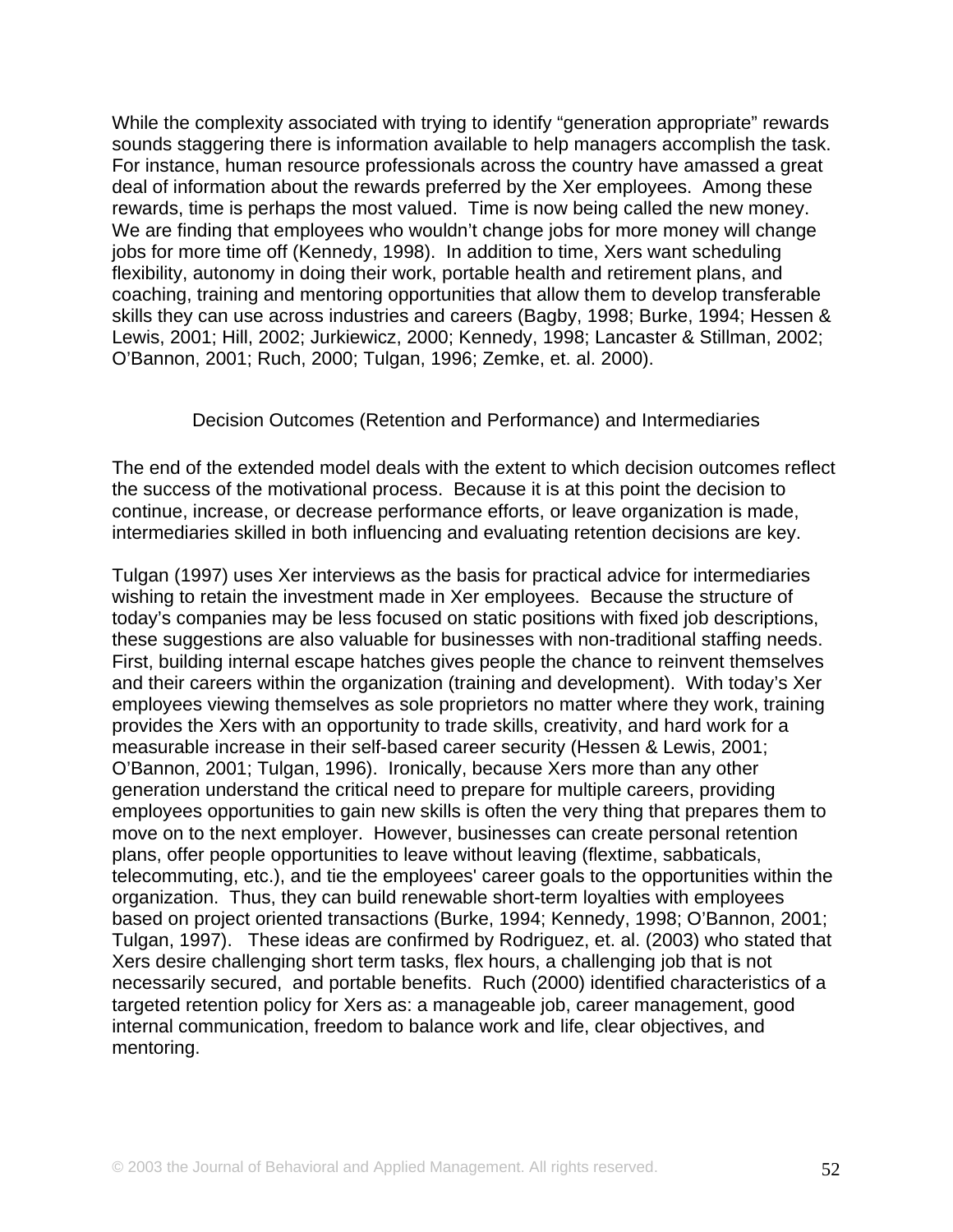While success depends largely on the resources, philosophy, and structure of the supporting organization, a primary role of the intermediary is to gather, analyze, and disseminate the results of these retention efforts back to other intermediaries and decision makers at every level of the organization. This feedback in turn provides the information needed to build programs, incentives, and communication mechanisms that support attraction, motivation, and recruitment efforts at the key points within the motivational sequence.

### **Implications and Summary**

The purpose for extending Locke's (1991) motivational sequence is to provide a timely and practical tool that capitalizes on the generational diversity that characterizes today's workforce. This is important given today's low unemployment and the smallest pool of workers since the 1930's (Losyk, 1997). The talent businesses find themselves competing for is often part of the generation X workforce (Tulgan, 1997). In a recent article Caudron (1998) described the importance of targeting advertisements that might prove helpful to intermediaries familiar with the values and work attitudes of Xer candidates. Recruitment strategies focused on Xer based values and work attitudes were more successful than traditional approaches promoting competitive salaries and good benefits. One example of a non-traditional approach is found in a Coopers and Lybrand advertisement headline that read "Sell your expertise, not your soul" and called for people who would "perform, not conform or sacrifice their character for their contributions". In addition to attracting 250 more applications than previous efforts, the HR staff hired more than five times the employees from the newer pool (Caudron, 1998). This is an excellent example of how intermediaries can apply the lessons learned by understanding the motivational core to the development of generationally specific recruitment strategies. Others that have been successful in crafting recruitment and retention strategies for Xers are American Express, the U S Army, Starbucks, General Mills, and Allergan (Lancaster & Stillman, 2002). While several organizations have recognized the advantage of targeted recruitment and retention strategies the trend above is not universal. Fewer than 20% of firms surveyed in 2001 by Watson Wyatt had recruitment and retention strategies (Lancaster& Stillman, 2002). For those that do have these strategies higher shareholder returns are realized (Lancaster& Stillman, 2002).

In addition to attraction, the introduction of the intermediary and associated feedback elements builds in an important communication component which can be useful in gathering and disseminating key information to both employees and decision makers at every phase within the sequence. While the communication aspect of the intermediary role needs further development, its inclusion in the extended model illustrates the need for built-in feedback mechanisms that can be used to evaluate the impact of motivational efforts on different work populations.

Finally, in emphasizing how life experiences influence peer personalities (Burke, 1994; Mannheim, 1952; Strauss, 1991), we have demonstrated how understanding these characteristics enhances the ability of the intermediary to predict the behavior of a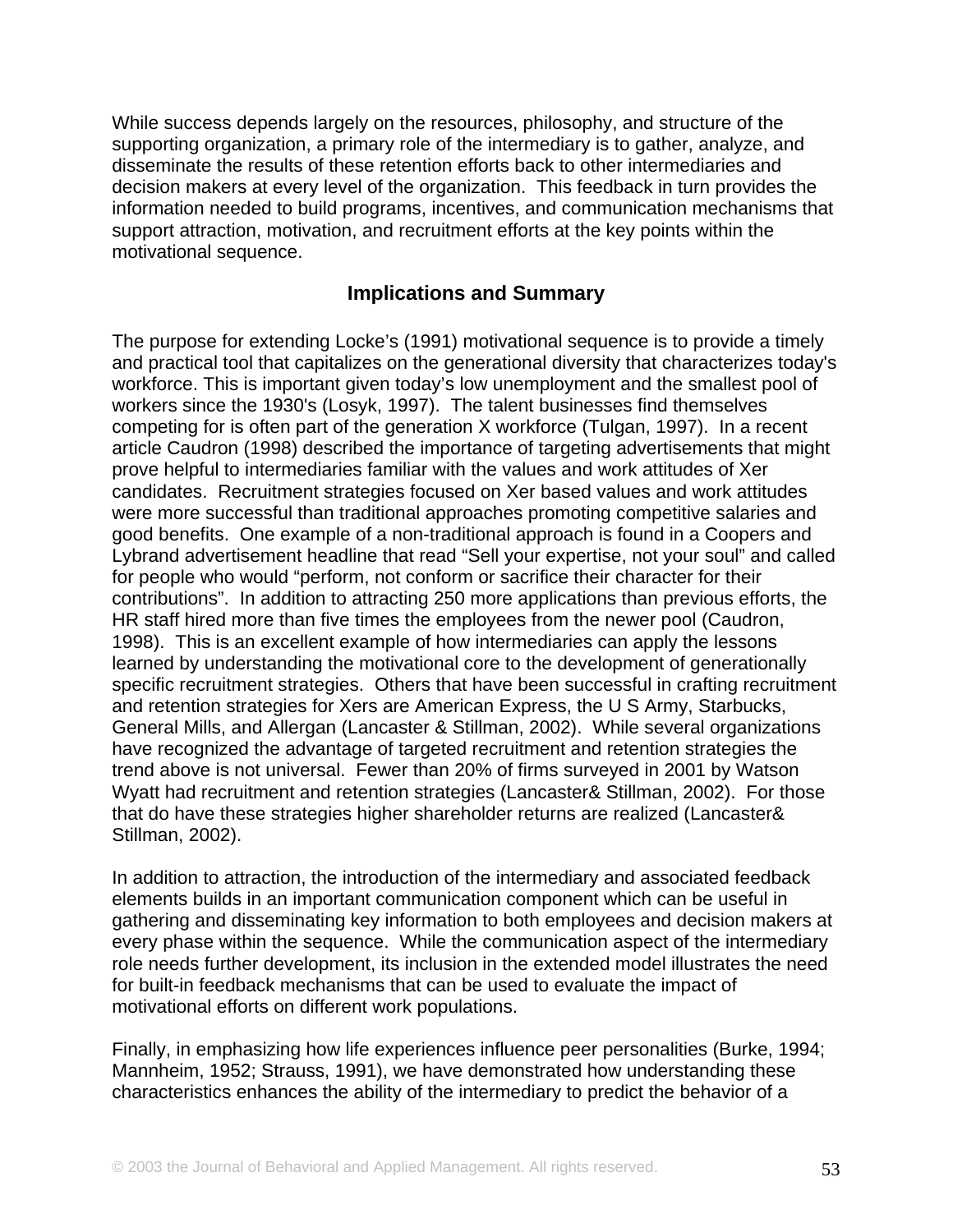cohort group (Strauss, 1991). However, because it is the collective life experience of a cohort that contributes to the development of a peer personality, we caution against using this model to make broad assumptions about an individual or group based on single factors such as race, gender or ethnicity. This is not to say that these elements do not play a role in the determining differences, but it is an acknowledgement that single externally based characteristics such as race may be misleading and lead to faulty conclusions. For example, in describing the difference between genetic and cultural diversity Hamel and Prahalad (1994) describe the fallacy of believing that a group with similar education, socialization, and frames of reference are viewed as "diverse" solely on the basis of externally observable differences. They call companies that 'worship cultural diversity yet enforce, by design or default, an orthodox set of perspectives and precepts…as competitively vulnerable as those that are myopically ethnocentric' (Hamel & Prahalad, 1994: p.63).

Despite these caveats, we believe that in today's environment where technological advances have made individual specialization more the norm than the exception, there is an increasing expectation for businesses to specialize. This expectation extends into the workplace where the same organizations that cater to the needs of the most obscure niche markets are also expected to address the varying needs of their increasingly diverse work population. Far from attempting to polarize any two populations by highlighting their differences, this model provides a practical framework for understanding and valuing the differences of distinct work populations within the same organization. We believe practitioners can use this model as a practical tool in capitalizing on the diversity that characterizes today's workforce to achieve and sustain a competitive advantage.

We will close with a brief summary of the information we have found that addresses the various generations' preferences (Hessen & Lewis, 2001; Hill, 2002; O'Bannon, 2001; Rodriguez, et. al. 2003; Ruch, 2000; Zemke, et. al., 2000) to aid practitioners in applying the model.

# Motivating Traditionals

- 1. Be personal in communications, avoid impersonal e-mail/fax correspondence
- 2. Traditional perks and awards that can be displayed are desirable
- 3. Respect their background and experience
- 4. Ask before you coach, be tactful and respectful
- 5. Motivating Boomers
- 6. Use the personal touch e.g. "I need you to do this for me"
- 7. Provide public recognition for successes
- 8. Provide opportunities for them to prove themselves and their worth
- 9. Provide retirement plans and perks
- 10. Name recognition is important
- 11. Use consensus building and participative management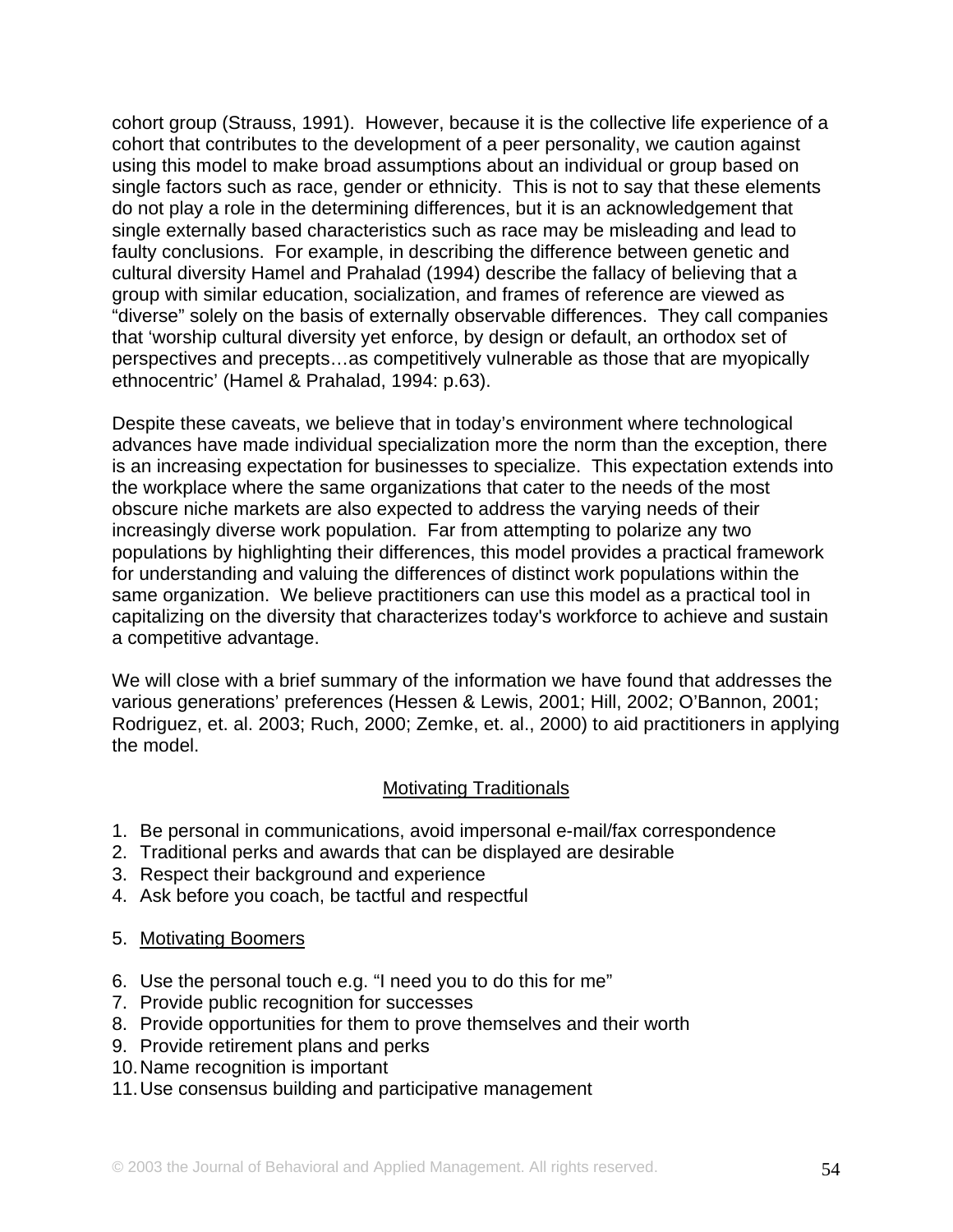- 12. Reward their work ethic and long hours
- 13. Provide challenging tasks to accomplish with moderate time lines
- 14. Regular hours of work are generally preferred

### Motivating Xers

- 1. Design jobs with a variety of challenging tasks with short completion times
- 2. Give them the freedom to plan and prioritize their work and use a flex-time approach.
- 3. Balance between work and life is a priority, avoid loading them up with weekend work
- 4. Avoid changing plans abruptly
- 5. Provide constructive feedback often and in a timely manner
- 6. Provide time to pursue their interests and make the work environment fun
- 7. Give them good technology to use and design jobs so that it can be used
- 8. Be sure that you are equitable with perks across all employees. Avoid any semblance of the "good old boy" network
- 9. Provide mentors and coaching and avoid office politics
- 10. Create individual development plans that show the employee the career path they can follow in the organization with specific goals along the way
- 11. Provide portable benefit plans

Getting generations to work together requires a lot of communication. It brings assumptions made by the respective parties to the surface and provides a way to address the unconscious criticism about the others by all involved. By using employees with varying backgrounds, experiences, viewpoints, and skills teams can be strengthened (Zemke, et. al., 2000).

While there is not a 'magic bullet' we can prescribe to attain the goal of creating a motivational environment for any given workplace, we have attempted to provide some insight as to how to use an adaptation of Locke's model to address generational differences. By being aware of the general preferences of the respective generations managers have a good starting place from which to proceed to learn the preferences of the individual workers and craft an approach that will be effective.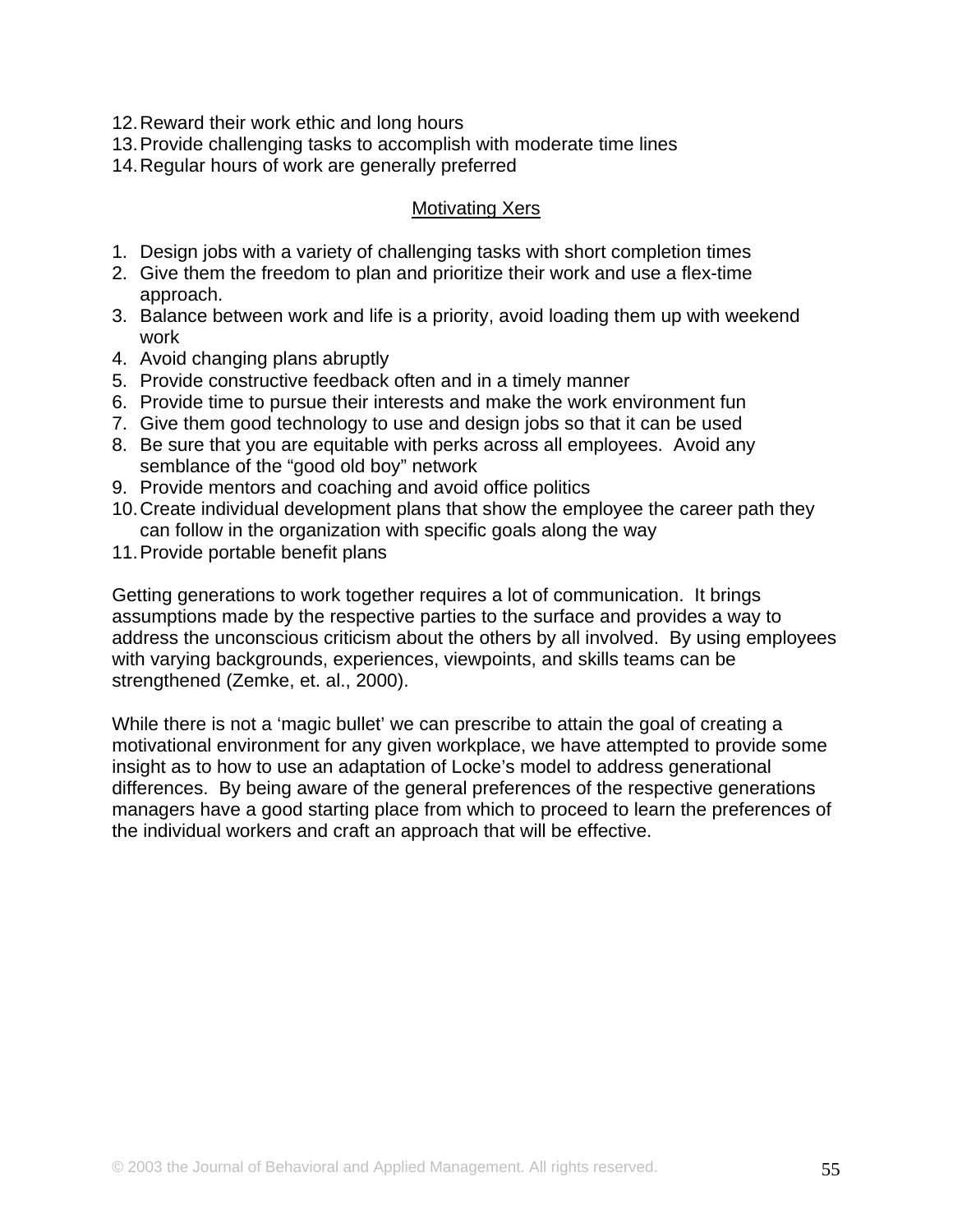### **BIBLIOGRAPHY**

Adams, J. S. (1963). Toward an understanding of inequity. Journal of Abnormal and Social Psychology, 67(5), 422-436.

Bagby, M. (1998). Celebration  $X$  – how entreprenuership won the youth vote. Success Magazine, 45(9), 22-24.

Bandura, A. (1986). Social foundations of thought and action: A social-cognitive theory. Englwood Cliffs, NJ: Prentice Hall.

Burke, R. J. (1994). Generation x: Measures, sex and age differences. Psychological Reports, 74(2), 555-562.

Caudron, S. (1998). Be cool – cultivating a cool culture gives HR a staffing boost. Workforce Magazine, 77(4), 50-61.

Cooke, R. (1998). Advice for working with generation X employees. Credit Union Magazine, 21(3), 37-38.

Deci, E. & Ryan, R. (1985). Intrinsic Motivation & Self-determination in Human Behavior.New York. -Wesley, Reading, MA: Plenum.

Hamel, G. and Prahalad, C.K. (1994). Competing for the Future. Boston MA: Harvard Business School Press.

Deci, E. L. with Flaste, R. (1995). Why We Do What We Do. NY: G.P. Putnam's Sons. Hackman, R. J. and Oldham, G. R. (1980). Work Redesign. Boston, MA: Addison Business School Press.

Herzberg, F., Mausner, B. and Snyderman, B. (1959). The Motivation to Work, 2<sup>nd</sup> ed. NY: John Wiley & Sons, Inc.

Hessen, C. and Lewis, B. (2001). Steps You can take to Hire, Keep, and Inspire Generation X'ers. Leadership and Management in Engineering, Winter, 42-44.

Hicks, R. and Hicks, K. (1999). Boomers, X'ers, and Other Strangers. Wheaton, IL: Tyndale.

Hill, R. (2002). Managing Across Generations in the 21<sup>st</sup> Century: Important Lessons from the Ivory Trenches. Journal of Management Inquiry, 11(1), 60-66.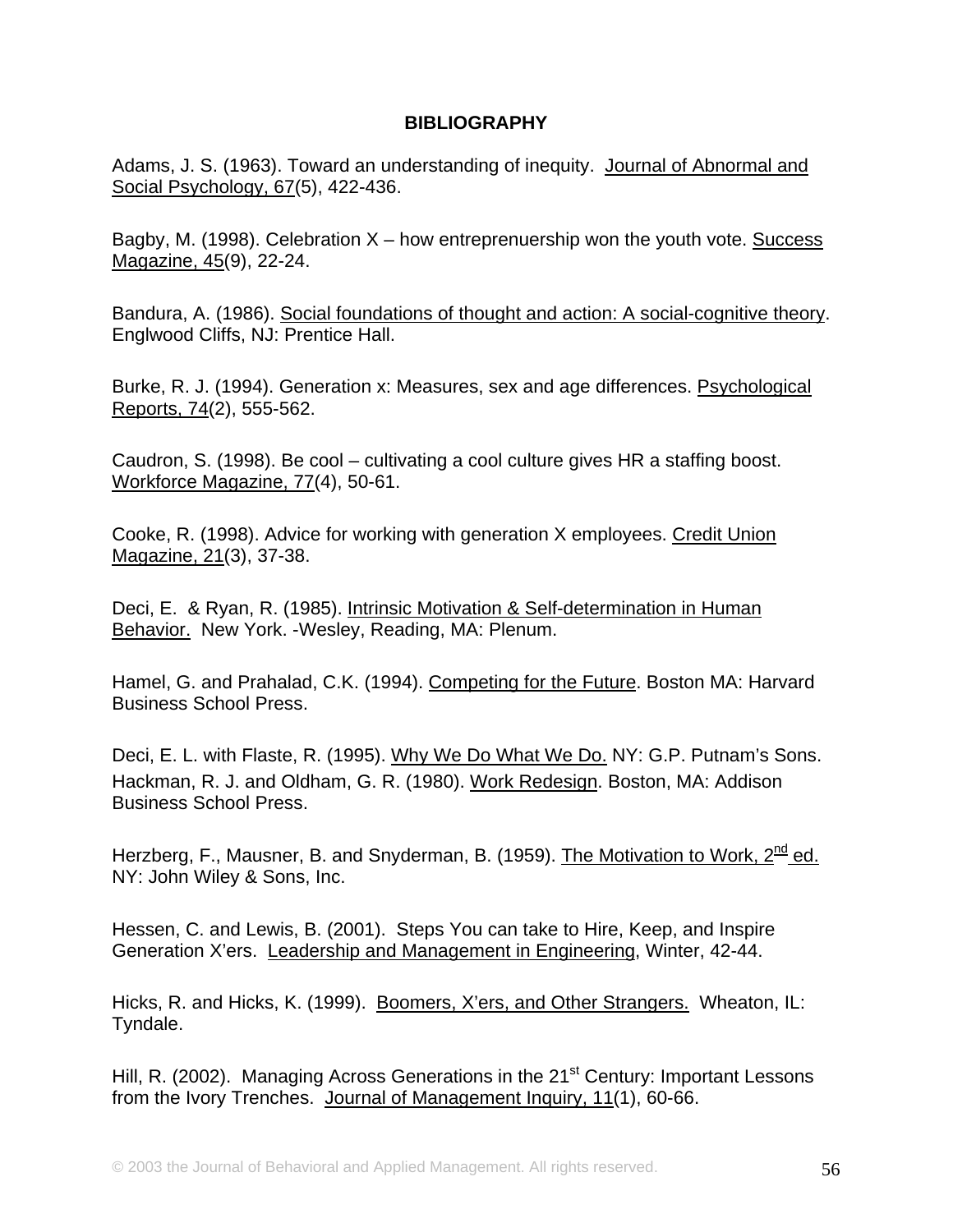Howe, N. and Strauss, B. (2000). Millennials Rising. NY: Vintage Books Jurkiewicz, C. (2000). Generation X and the Public Employee. Public Personnel Management, 29(1), 55-74.

Kennedy, M. (1998). The Extras X'ers Want. Across the Board, 35(6). 51-52.

Lancaster, L. C. and Stillman, D. (2002). When Generations Collide. NY. Harper Collins.

Locke, E. A. (1991). The motivational sequence. Organizational Behavior and Human Decision Process, 50, 288-299.

Locke, E. A. and Latham, G. P. (1990). A theory of goal setting & task performance. Englewood Cliffs, NJ: Prentice Hall.

Lord, R. (2002). Traditional Motivation Theories and Older Engineers. Engineering Management, 14(3), 3-7.

Losyk, B. (1997). Generation X–What they think and what they plan to do. The Futurist, 31(2), 37-44.

Mannheim, K. (1952). Essays on the sociology of knowledge. NY: Oxford University Press.

Manolis, C., Levin, A., and Dahlstrom, R. (1997). A Generation X scale: Creation and validation. Educational and Psychological Measurement, 57(4), 666-684.

Maslow, A.H. (1970), Motivation and Personality,  $2<sup>nd</sup>$  ed. NY: Harper & Row.

Miner, J. (1978). Twenty years of research on role-motivation theory of managerial effectiveness. Personnel Psychology, 31, 739-760.

O'Bannon, G. (2001). Managing our Future: The Generation X Factor. Public Personnel Management, 30(1), 95-109.

Rodriguez, P., Green, M., and Ree, M. (2003). Leading Generation X: Do the Old Rules Apply? Journal of Leadership and Organizational Studies, 9(4), 67-75.

Ruch, W. (2000). How to Keep Gen X Employees from Becoming X-Employees. Training and Development, April, 40-43.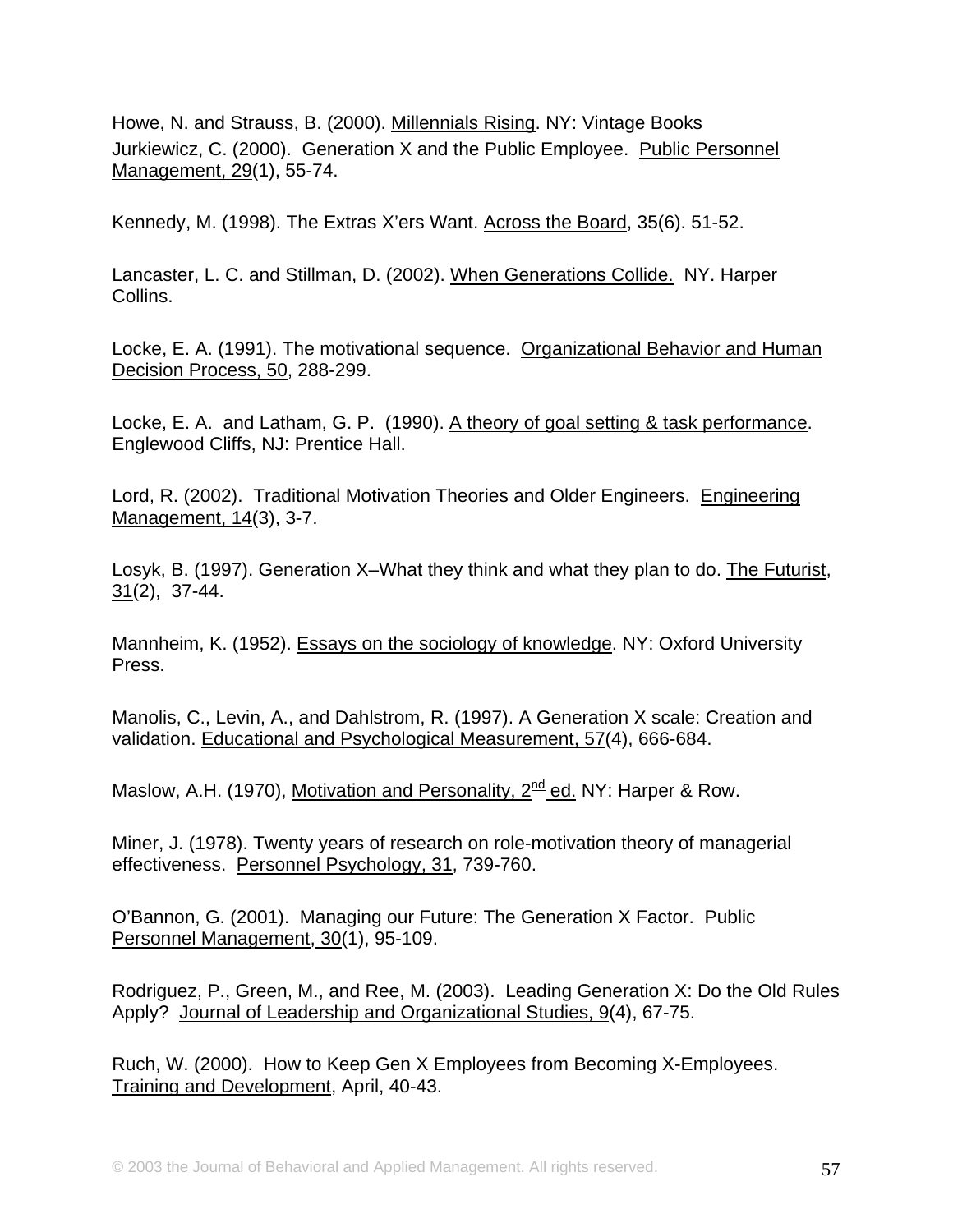Schriescheim, C. A. and Neider, L. L. (1996). Path-Goal theory: The long and winding road. Leadership Quarterly, 7(3), 317-321.

Schrammel, K. (1998). Comparing The Labor Market Success Of Young Adults From Two Generations. Monthly Labor Review, Department of Labor, 121(2), 3-7.

Skinner, B. F. (1971). Contingencies of reinforcement. East Norwalk, CT: Appleton-Century-Crofts.

Stoneman, B. (1998). Beyond Rocking the Ages, an Interview with J. Walker Smith. American Demographics, 20(5), 44-49.

Strauss, W. and Howe, N. (1991). Generations. NY: William Morrow & Co., Inc.

Strauss, W. and Howe, N. (2000). Millennials Rising. NY: Vintage Books.

Tecker, I. and Tecker, G. (1991). Big Boom Theory – The Senior, Present, and New Generations of Employees and Management and Marketing. Association Management, 43(1), 26-33.

Tulgan, B. (1996-7). Generation X—The Workforce of the Future. www.rainmakerthinking.com. Newsletters 1 (January, 1996), 7 (July 1996), 20 (August, 1997) and 22 (October 1997).

Vroom, V. (1964). Work and Motivation. NY: Wiley.

Weiner, B. (1986). An Attributional Theory of Motivation and Emotion. NY: Springer-Verlag.

Woodward, N. H. (1999). The Coming of the X Managers. HR Magazine, 44(3), 74-80.

Zemke, R., Raines, C., and Filipczak, B. (2000). Generations at Work. NY: AMA Publications.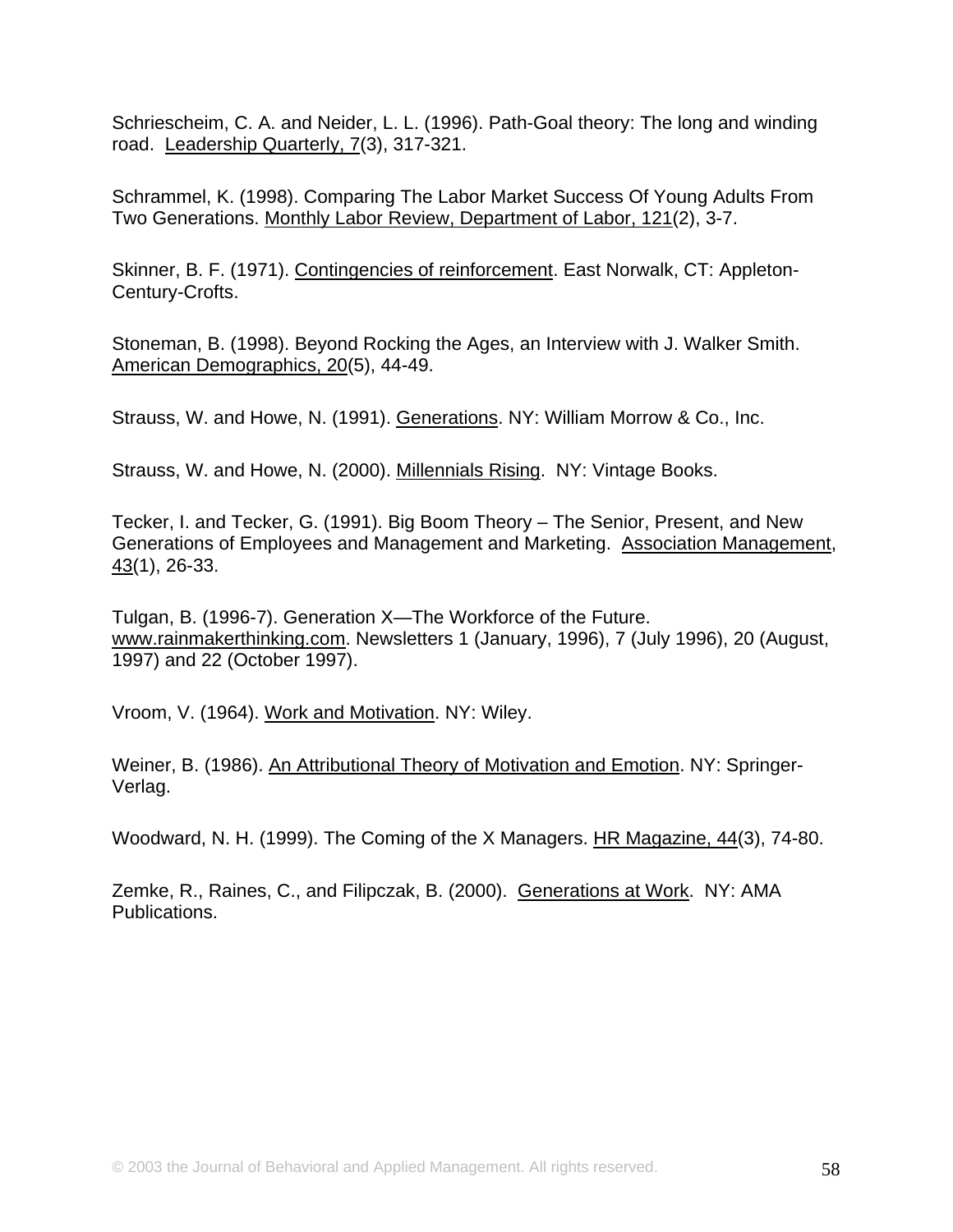### **Response to reviewers:**

First we would like to thank the editor and the reviewers for their time and effort to read the manuscript and offer their comments for my consideration. We appreciate the feedback and we have incorporated it into this revised manuscript. We have made significant changes throughout the manuscript in response to the issues raised. Two major changes in particular are the literature review was expanded in response to your suggestions and we added specific recommendations for practitioners in the discussion at the end of the paper. Our specific responses to the criticisms offered are as follows:

Response to Reviewer 1:

1. *Locke's theoretical model (as well as the theoretical models of Maslow, Hertzberg, Vroom, etc) is culture-bound. …… Perhaps some discussion of cultural components may be appropriate following Hofstede's work.*

To date generational research has been culture-bound. Traditionals and boomers are a distinctly U.S. phenomenon and we doubt that the generational model is transferable across cultures yet. To verify this thinking we reviewed literature on motivation over the past 10 years to see what generational and cultural research has been done. We found only one study that specifically addressed the issue. O'Bannon (2001) found consistency in what Gen X'ers want in a work environment across cultures. He found in his study of attitudes of 2,500 members of the Gen X cohort across 11 countries that there was consistency in their responses to survey questions regarding: need for feedback, time off for community service, flextime, and balance between career and personal life.

The literature on generations has been steeped in the culture of the United States from the beginning (the time frames are based on events and the changes in generations in the U.S. to this point). However with the advent of the internet the political boundaries may not be a defining issue in the future. With the instant communication and news coverage that is available to the entire developed world it may be, as indicated above, that generational characteristics may transcend national borders in the future.

We agree that a discussion of cross-cultural generational issues would be interesting. However, we had a hard time getting our arms around how to approach the task. It seems that in order to adequately address it the manuscript would grow too long and the focus would be lost. We accept that cross-cultural application of the model may be limited, but are willing to accept that given that the bulk of the current workforce described in generational literature (traditionals, boomers, and Xers) is also culturebound.

*2. The authors elect to focus on two generations, "boomers" and "x'ers." ……. one wonders whether the emergent model has applicability to other generations beyond the two that the authors select.*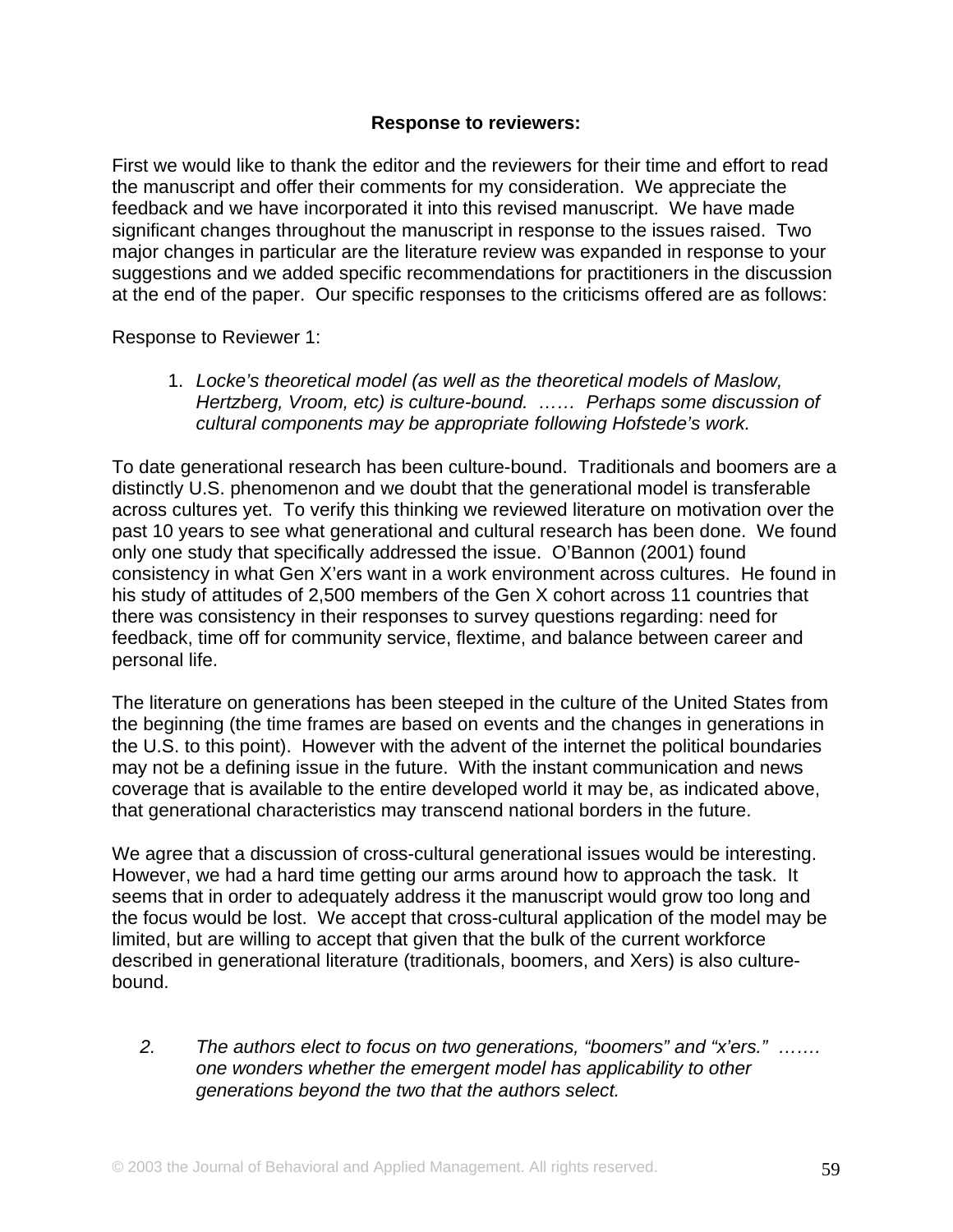We focused on Boomers and X'ers because they are the largest components of the workforce currently. They are also the most researched and relevant for today's managers in terms of practical application. We have addressed the issue by being clear in the text (see p. 3-5) that the model is applicable across any generational gap and can be used to assist in strategizing on appropriate responses to motivational issues managing both down (older to younger) and up (younger to older) generational cohorts.

*3. There is an implicit suggestion of reciprocal loyalty between organizations and employees. The data clearly indicate that individuals (at least in the U.S.) not only change organizations over their work life, but change careers several times. This is not addressed in the model.* 

The literature supports your assertion that today's workers, particularly Generation X, are more mobile than those in the past (Hessen & Lewis, 2001; O' Bannon, 2001; Ruch, 2000). We are not sure how one would demonstrate this in the model. We are attempting to provide a tool that will assist management to counter act the trend by providing input as to how to attract and retain employees. This is consistent with the theme of most literature on managing across generations regarding prescriptive advice regarding how to retain employees across generations. Zemke, Raines, and Filipczak (2000) in their book "Generations at Work" and Lancaster & Stillman (2002) cite numerous examples of companies that have adapted and retain their workers more effectively than others. We are not suggesting that turnover can be stopped, but rather that it can be slowed and that the costs of turnover can be reduced by attending to the priorities of the generations in the workplace.

# *4. Economic cycles in addition to environmental variables, have an impact on organizational HR practices. Perhaps this could be addressed.*

We agree that economic cycles have an influence on the workplace. The most dramatic of these affecting a generation may have been the depression when nearly half of the workforce was unemployed. This had a dramatic impact on those who lived through it and affected their view of the value of a steady job. Loyalty to the company became a key ingredient of their value system as a result. The economic conditions of the past couple of decades influenced job attitudes as well. The propensity of X'ers to move around is fueled in part by the ability to find a job easily due to the relative (and soon to be absolute) shortage of labor due to the reduction in size to the workforce as Traditionals and Boomers retire. We chose not to address this specifically in the paper since it is covered rather well in the generational literature.

*5. The authors, in their concluding statements (see page 18) briefly mention the role of cultural diversity. Given the broad diversity of the emerging labor force, how would the authors suggest that their model be applied in the future?*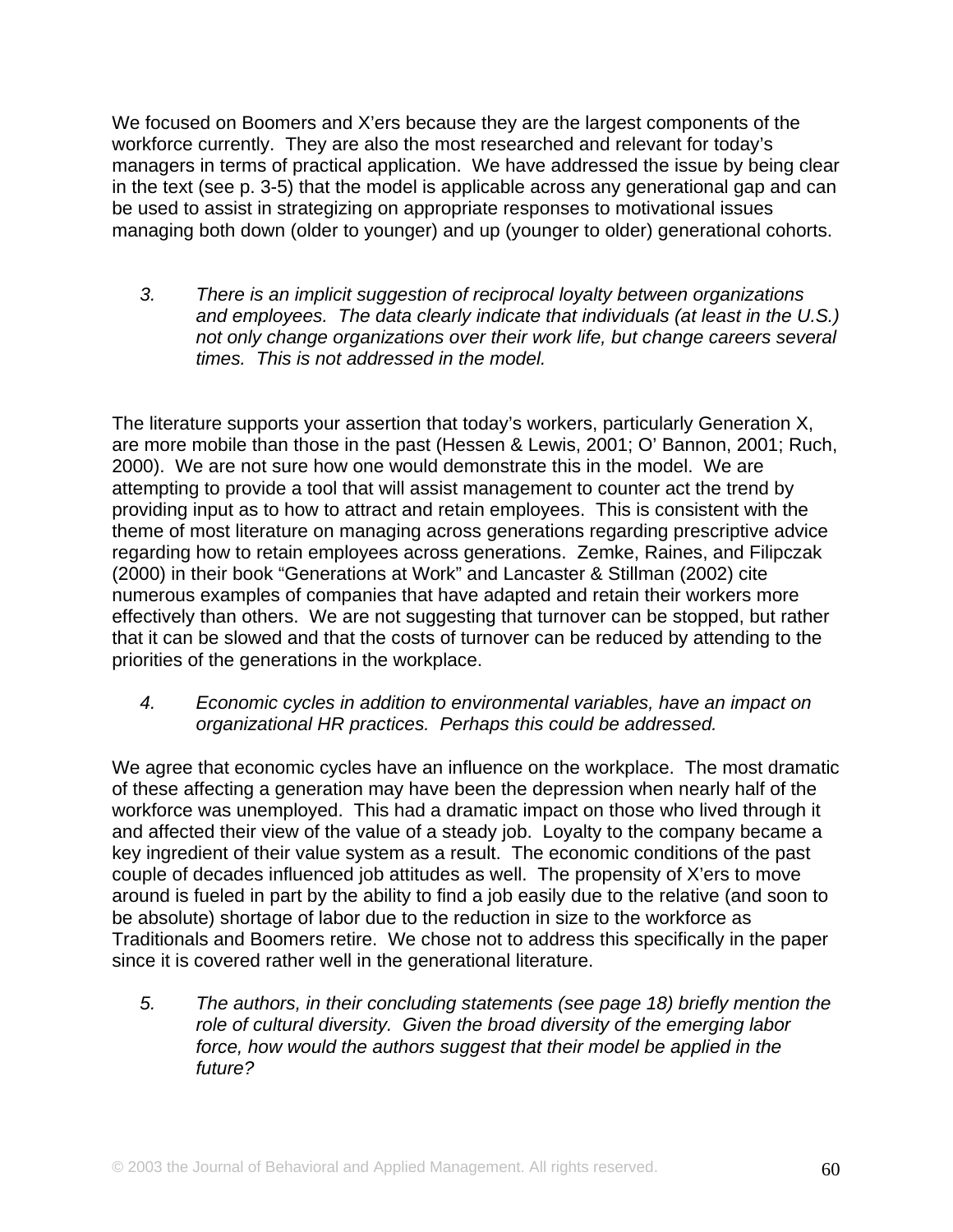Our point in making the comment was that to apply the model to make generalizations based on a single trait would not be productive. The generational cohorts are the product of a collective experience of a multitude of events and conditions. Race is a single trait as is gender. To make generalizations or to prescribe an approach to motivation for an individual based on the single trait would be ineffective. Peer or cohort personalities on the other hand, though general in nature, give us a good starting point for understanding what may motivate a person from a particular generational cohort. To say that it will work in every single instance would not be correct or verifiable. To use it as a starting place to ask questions of individuals to determine what will provide motivation to accomplish organizational goals is an appropriate and beneficial use of the model.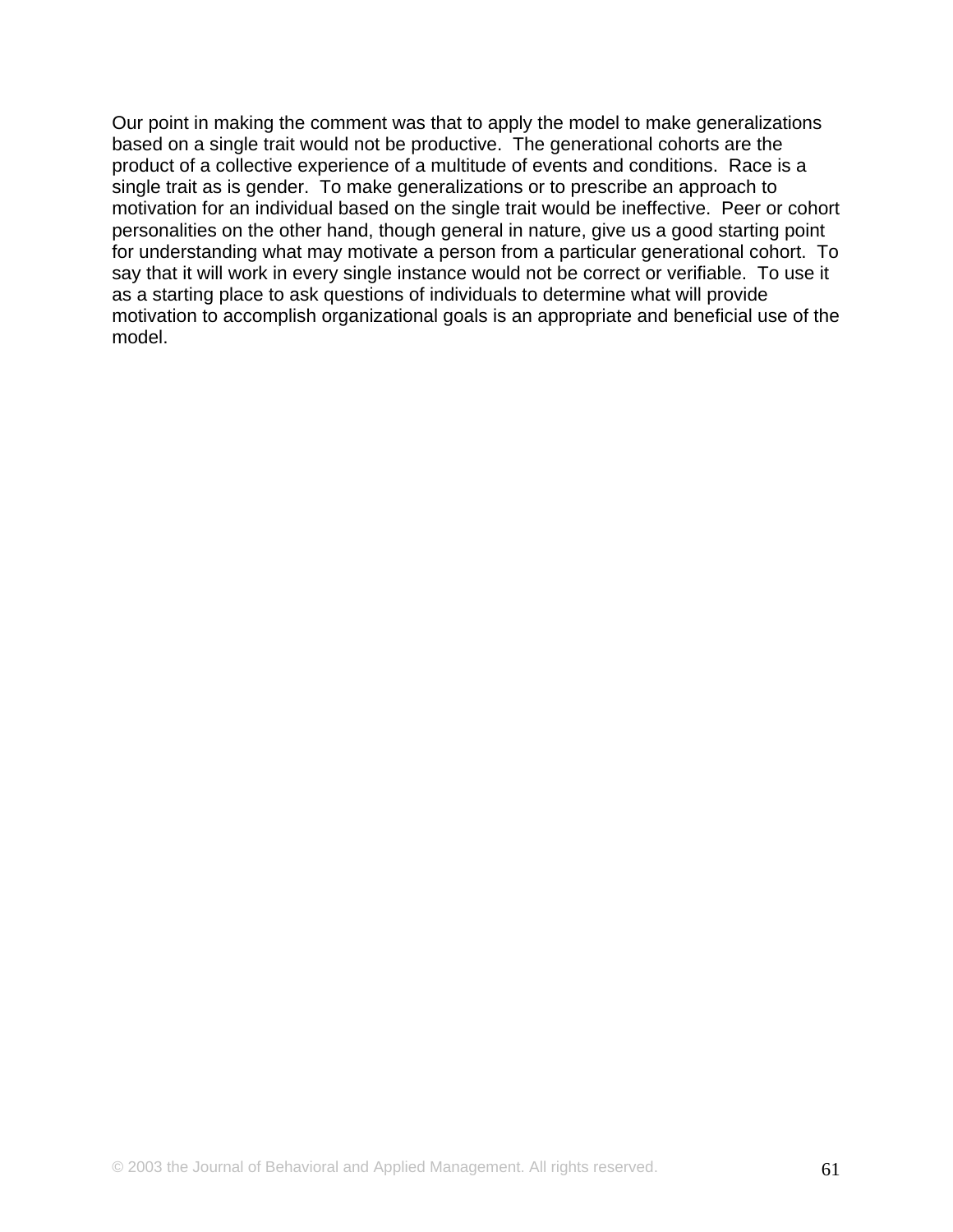Response to Reviewer 2:

1. … *did not see the model proposed by the author as an extension of the Locke's Motivational Sequence. The present author's model seems more like a reinterpretation of Expectancy Theory of Motivation. I believe the author would benefit a lot more if she or he presented the current model as such reinterpretation*.

Thank you for the correct observation regarding the model not being an extension. We have addressed this by reframing our treatment of the model as an adaptation of the model to fit the generational cohort context. The model as Locke approached it is greatly influenced by the Expectancy Theory of Motivation. We considered framing our adaptation of the model as a reinterpretation of the Expectancy Theory, but decided against it since the Motivational Sequence is basically that to begin with and we merely build on the work already accomplished to adapt it to a generational context.

- 2. *Many assertions and assumptions are made either explicitly or implicitly which might need some work*.
	- a. *Throughout the paper the assumption is made that business organizations should adjust their ways to employees' needs and not the other way around. …. organizations operate the way they do and change them more as a result of changes in technology, pressures from investors, strong competition from rivals, etc*.
	- b. *Very few changes are implemented in response to the needs of the workers (e.g.. Some mandated changes by the laws are an exception). With very few exceptions organizations operate generally in areas where they find plenty of people to hire (including global markets through outsourcing and other methods). And they tend to tell "how we do things around here," which job applicants either accept or reject*.

We agree with you that organizations may change more (at least in the short term) in response to changes in technology and pressure from competition and stakeholders. However we respectfully suggest that if it were truly the case that organizations do not change in response to employee needs/wants then the entire field of OB/OD would be superfluous.

In the past workers were treated as tools that could be employed to accomplish a job in the most efficient manner as per Taylor's Scientific Management. That changed as a result of gaining the understanding that workers may not be motivated only by money. Hertzberg made this clear when he came up with empirical support for his motivation/hygiene theory. While many companies are indeed slow to change, the change does come in response to the needs/desires of the workers. O'Bannon (2001) notes that though the change is slow, Gen X is changing the work environment. Some examples are the abundance of health care plan options, ala carte benefit plans, and the prevalence of flex time, telecommuting, and other accommodations for workers that were unheard of only a few years ago. In their book "Generations at Work" Zemke,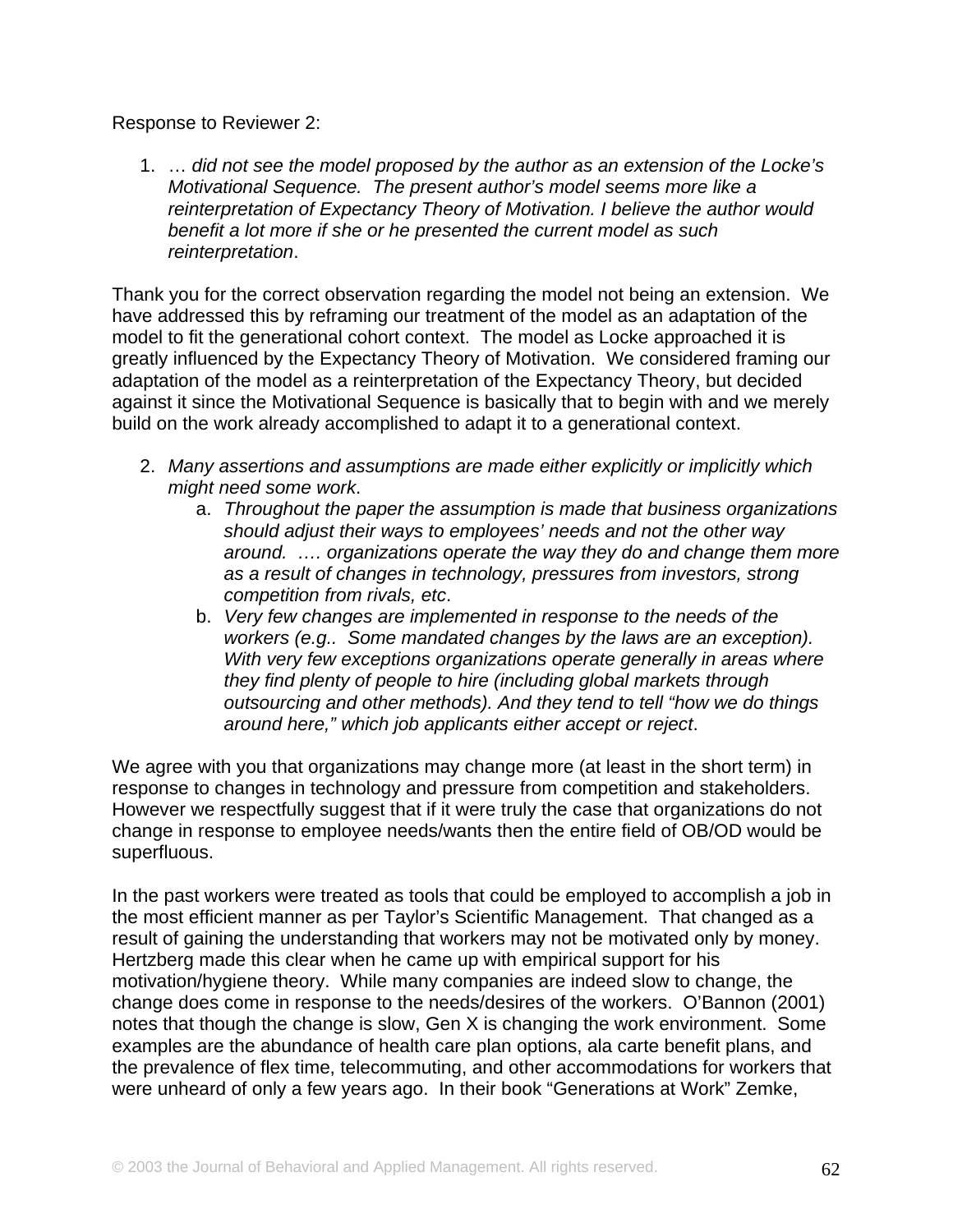Raines, & Filipczak (2000) name several examples of companies that have adapted to the needs/desires of their employees resulting in positive organizational outcomes.

The way things were done in the past where employers set the conditions and the workers were expected to conform to them may be a thing of the past soon. We are about to experience a serious shortage of labor as the Traditionals and Boomers leave the labor force (Rodriguez, Green, & Ree, 2003; Ruch, 2000). Because the Boomer generation is around 80 million people and Gen X is only 46 million Lancaster & Stillman (2002) predict an increase in demand of 35-50 year olds of 25% and a decrease in supply of them by 15% over the next 30 years. This will impact the ability of organizations to operate in areas where they find plenty of people to hire and tend to give the applicants a 'take it or leave it' employment proposition. This will be especially true in areas of knowledge work (where our economy is already well on its way to becoming a knowledge based economy). We believe that your comment accurately reflects how things were in the past and may be to some extent in the near future especially in lower paying jobs. However, we respectfully disagree that companies will be able to face the impending labor shortage without learning to adapt the needs/desires of their workers. The companies that understand this first will create a first mover advantage that will provide them a competitive edge and we believe it will be sustainable as others attempt to catch up. Already companies that have implemented formal retention strategies to address this issue (fewer than 20% of the organizations surveyed) are earning greater returns than those that do not (Lancaster & Stillman, 2002).

We have added text throughout the manuscript reflecting and reinforcing the above comments.

3. *Approaches to understanding people's needs as suggested by this paper are probably more appropriate when applied to employees with very unique and highly desirable skills and capabilities with the potential to make exceptional contributions to the company's core operations*.

We agree to a degree. In entry level jobs there may not be a lot of utility in implementing some of the ideas in the paper. However as we become a more highly educated and skilled workforce the implementation of the ideas in the model will become more important. More of our jobs will be white collar and this will make the implementation of the ideas in the model applicable to a larger population of employees every year. There is evidence that the time to move is now per the example cited above. It is also important to note that Starbucks (Zemke, Raines, & Filipczak, 2000) and American Express (Lancaster & Stillman, 2000) have implemented recruitment and retention programs that incorporate ideas reflected in this manuscript. The employees involved are not what one would consider highly skilled workers, yet the accommodation of their preferences results in lower turnover and real bottom line improvement for the organization.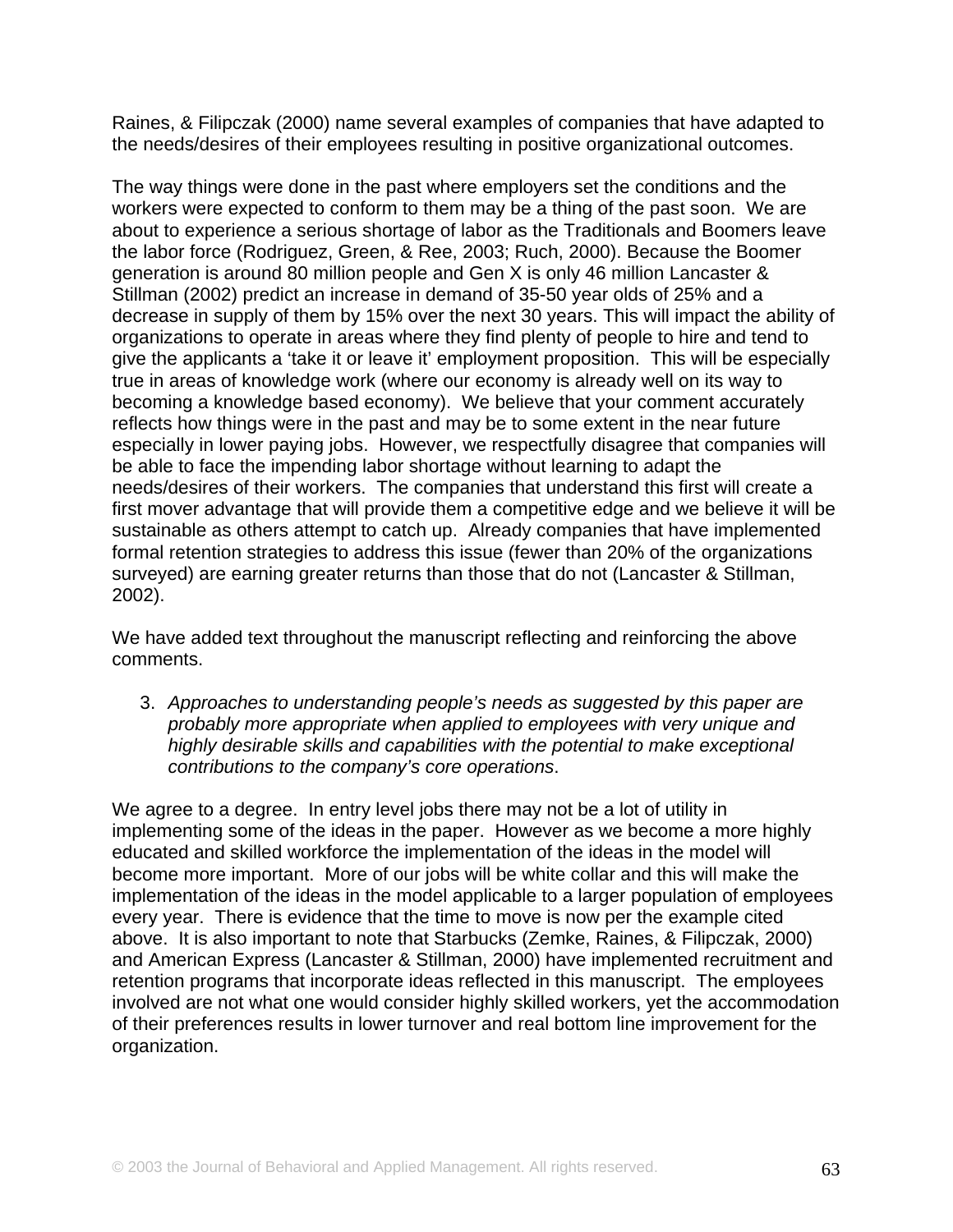*4. How many members of these two generations actually work under the conditions identified in the paper. How many of them actually get their work preferences met? When considering all the studies cited that identified these generations' preferences, how many of them indicate whether these people would absolutely not work for organizations which do not provide all they want from their ideal jobs?* 

Recent research shows that as a rule if Gen X'ers do not get what they want they will be gone in a very short period of time to look for another organization that will provide what they want (O'Bannon 2001; Hessen & Lewis, 2001). What seems to be happening is a shift in thinking that follows generational lines regarding loyalty to the company. Traditionalists were loyal because they wanted to keep working having experienced the depression and knowing the hardships that unemployment brings. Boomers are career oriented and look to advance themselves generally within the organization and at this stage have significant 'side bets' (vested retirement and other benefits) where they currently work and so are less motivated to exit if things are not exactly right. X'ers in the other hand are career oriented, but see their career as a series of experiences broadening their skill set not necessarily within one company. In fact they generally see their career as a series of employment opportunities in different companies in different jobs instead of the old model of advancing from position to position in one company. The trend is to get what you want or leave to find it elsewhere.

*5. The major impact how work is performed is more the result of changes in technology than as a result of generational differences. Example, the level of automation has had a tremendous impacted how many jobs are performed today in comparison to how they used to be performed.* 

We agree that technology impacts how work is done in a very dramatic way. As noted above, we are becoming a knowledge-based economy and as such the way work will be done in the future is going to be very different from today. This work will be done more and more by technoliterate Gen X'ers who as noted above will be driving changes in the workplace. Retention of workers in the face of a shortage of knowledge workers (Lord, 2002) will be key to remaining competitive in the future. Retention strategies involve accommodating worker preferences regarding working conditions, HR practices, employee development, supervisory practices, etc. rather than how the work is done on a technical level.

6. *Other factor affecting how jobs are performed is competition. According to many studies we are an individualistic society. This makes very difficult for business organizations to implement teamwork efforts. But this has not stop organizations from trying. Many are being very successful. Teamwork became a need because companies, mainly from other cultures, were applying it and obtaining great results with it. US companies had not other choice but to apply it too*.

Authors on generational differences note the competitive nature of boomers and the less competitive nature of X'ers (Hill, 2002; Lancaster & Stillman, 2002; Rodriguez,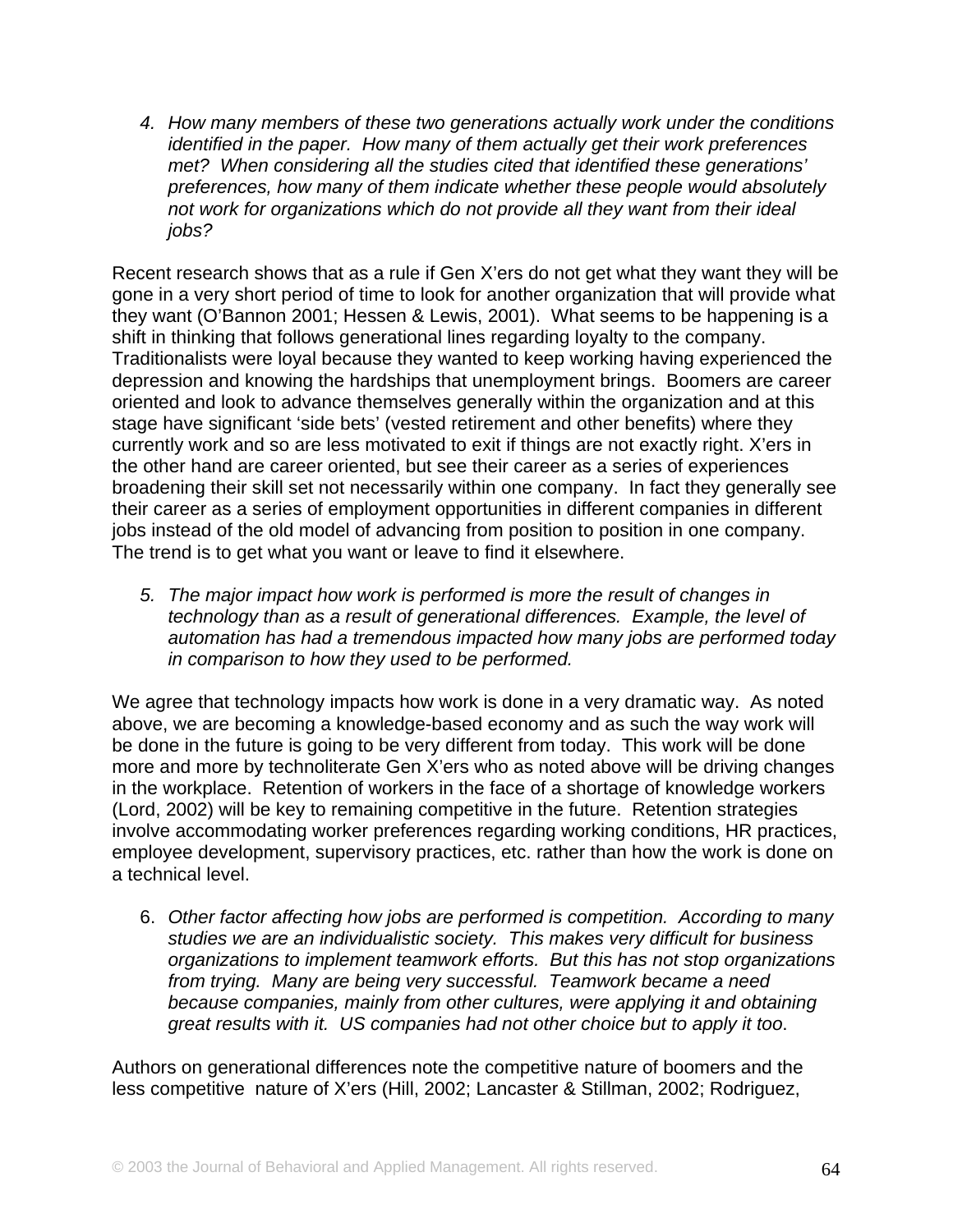Green, & Ree, 2003). Your point about the difficulty implementing teamwork-based approaches is well taken. Boomers have been known to be fiercely competitive due to the large population of workers in the cohort and the resulting need to compete for just about everything. However Gen X may not have an issue with teamwork the way the Boomers tend to. Several authors have identified team environments as attractive to Gen X'ers (Hessen & Lewis, 2001; Jurkewicz, 2000). Further, millennials are looking to be even more team oriented if the research by Howe and Strauss (2000) remains consistent with the attitudes of this cohort in the future.

*7. We tend to present our ideas in a way that is too isolated. This paper talks about employees as is management personnel were neither from the boomer of the Xers generations.* 

This is a good point. We have revised the paper to address managing up and down generations with specific mention of it on p.5 and an attempt to revise it throughout to address this issue.

8. *Also, the most direct outcome of performance for an individual may not be the reward. One should first check the internal satisfaction of having accomplished something! Then, the rewards. Many people work for less in terms of rewards because they perform of jobs that provide a whole lot on internal satisfaction*.

In response to your comment we have revised the manuscript to include intrinsic satisfaction as part of the reward discussion (see pp. 19-20). We agree that it is important first to be sure that the employee is engaged in work that s/he has an aptitude for and enjoys if one desires to create a climate where the employee will be motivated. It is also the case that appropriate recognition/rewards, while at times may not be as important to the individual, will still have a positive impact on satisfaction (Lindberg, 2001; Rawsthorne & Elliott, 1999). So while individuals work for the satisfaction of accomplishing something desirable, appropriate rewards are useful for recognition and increasing the satisfaction. To us one of the greatest risks is not recognizing the efforts and accomplishments of workers and thus appearing to take them for granted.

*9. Finally the anecdotical reference to Coopers and Lybrand may not be an experience that can be generalized. We don't even know if there was consistency between the slogans in the ad and the actual activities performed by the organization. It is like An Army of One! Is this true? Has the army really changed its ways to allow people to be "an army of one"?* 

We would expect that the Army still operates as a unit. What they changed was their recruiting approach to appeal more to the generation that they are recruiting to join the Army. Another company that did the same was Prudential when they changed from 'get a piece of the rock' to 'be your own rock' to appeal to Gen X.

In response to your comment, we did further research and found more evidence that companies are adapting to accommodate the needs/desires of Gen X. Current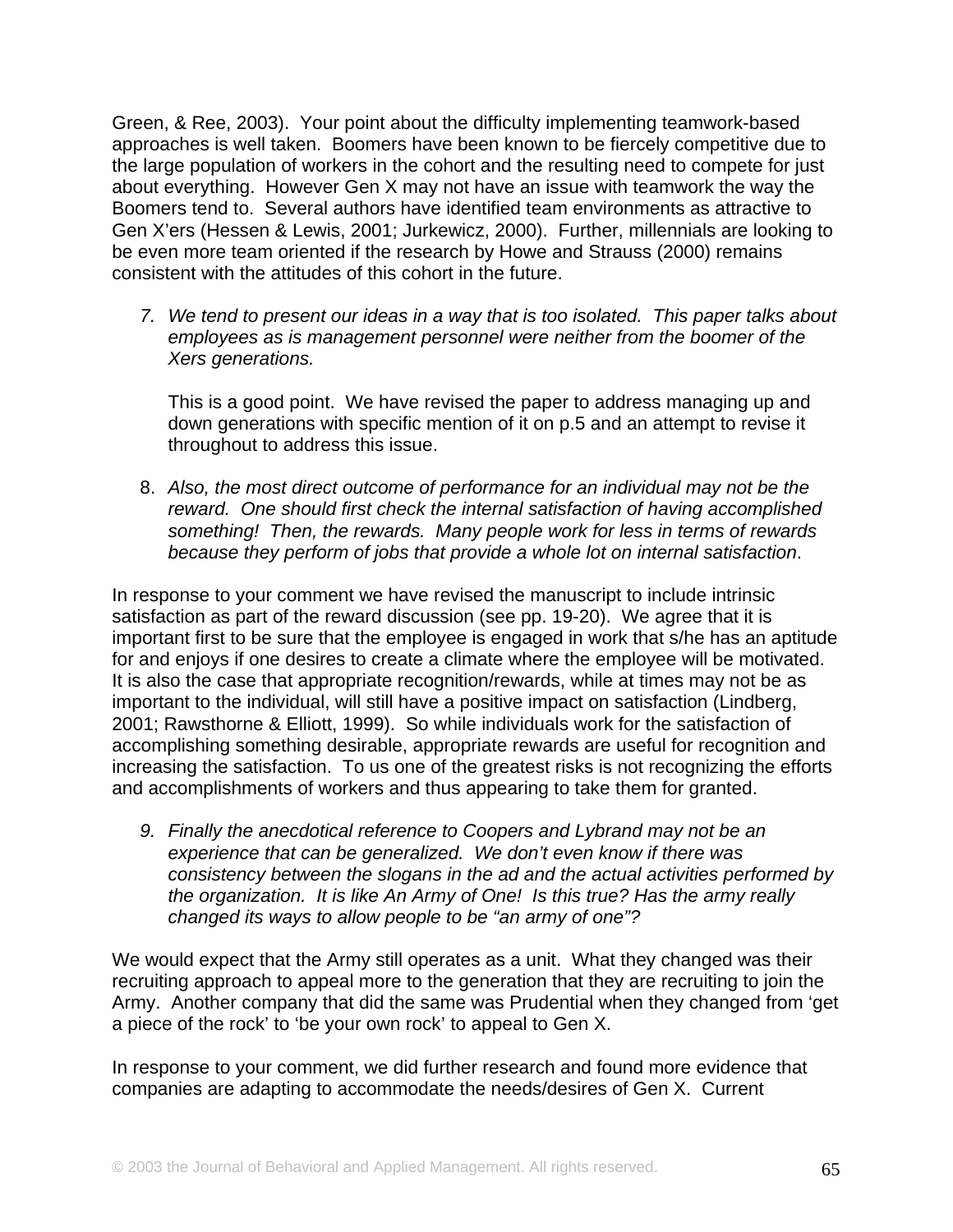research supports the need to adapt to the needs/desires of Gen X to create an environment conducive to attracting and retaining them (Hill, 2002; Hessen & Lewis, 2001; O'Bannon, 2001; Rodriguez, Green, & Ree, 2003; Ruch, 2000). As noted above, Lancaster & Stillman (2002) found that fewer than 20% of organizations have formal retention strategies even though firms with retention strategies earn higher shareholder returns. This indicates that, even though the practice has not been universally adopted, developing retention strategies for the current generation is becoming a hot issue and the first movers are taking advantage of the greater returns associated with catering more to Gen X. We expect that as the Boomers retire and there is more competition for the shrinking labor pool that organizations will have to adapt of they will be at a serious disadvantage in the labor market.

10. *I enjoy reading this paper because it really elicited all these questions. But the practicality of the model proposed is questionable as presented. I believe that this type of approach would be very useful for very unique and expensive employees as I indicated it above*.

We respectfully challenge your assertion that the practical application of the model is limited to the very unique and expensive employees. While one may not want to apply the model universally to all workers from entry level to top management, it does (or soon will) apply to a major part of the population of the work force. The days of abundant labor are numbered and the nature of work is changing from unskilled labor to fairly highly educated knowledge workers.

If an employer considers turnover and employee satisfaction to be non-issues then the model has no application. If there are real costs associated with turnover that one desires to minimize, then the model will provide a useful way to look at one's situation and gain some understanding of potential avenues for improvement. We believe that the model could be applied across the board in most any employment situation either individually or as a tool to use when auditing an organization's HR approach.

Now if the question is: 'will it be applied to lower income workers?' the answer may more appropriately be maybe not (Starbucks and American Express may just be exceptions). Business has had a tendency in the past to wait until there is an absolute crisis before acting to resolve an issue. If an organization wants to anticipate the coming issues surrounding attraction, retention, and motivation of the workforce we believe that the model can be a useful tool. If the organization chooses to wait until the crisis arrives, then the model will have no application until that time. Either way it is available for use when the need arises and we are confident that it will.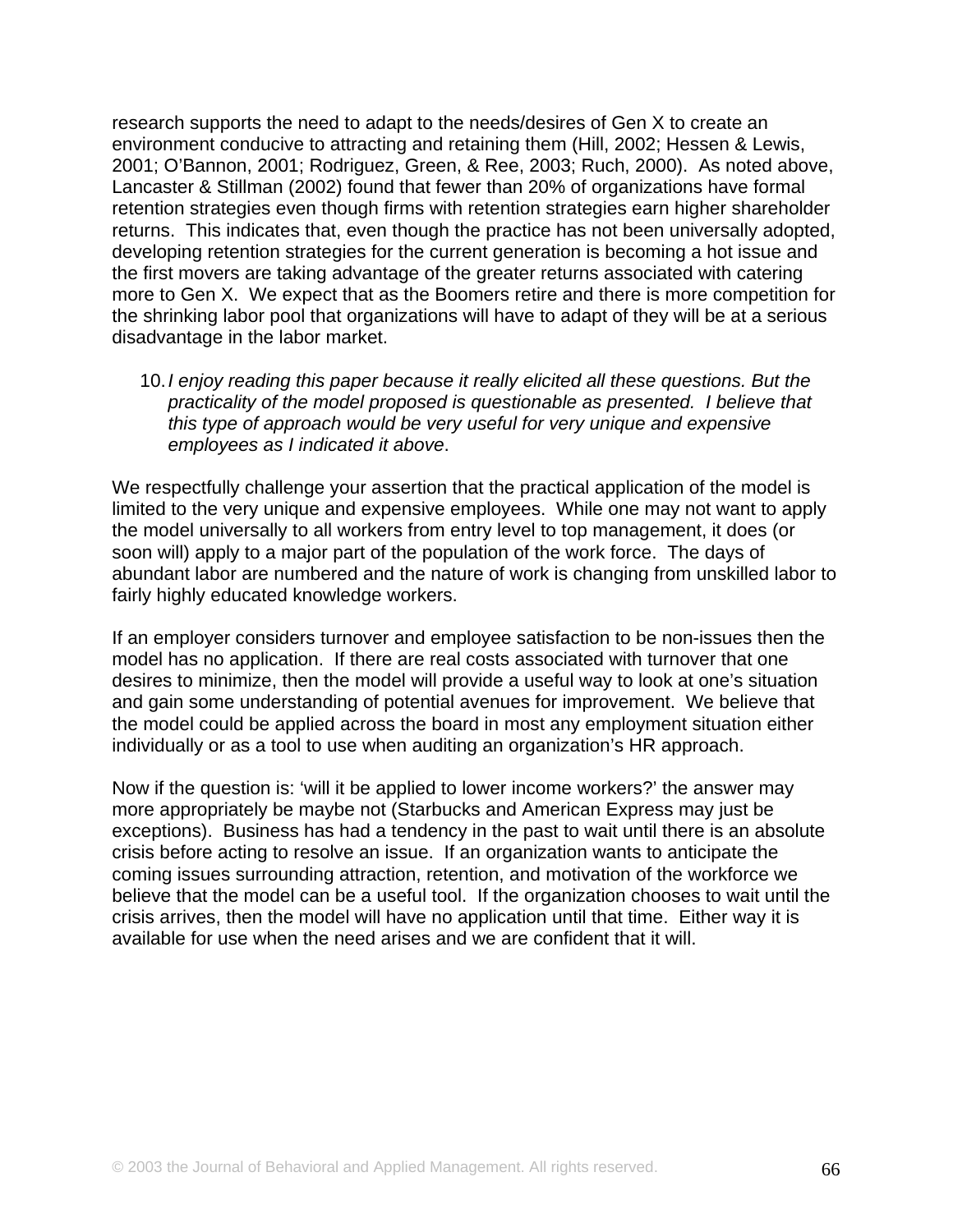Response to Reviewer 3:

- *1. Little or no mention is given to the growing body of literature that highlights similarities between generational groups. For example, the statement "Within the context of Maslow's theory we contend that while boomers prioritize esteem and ego needs, the needs of primary importance to Xers are security and selfactualization" is blatantly stereotypical in nature. Research conducted by the Center for Creative Leadership (2003) notes the following:* 
	- *"Though there are some real differences (e.g., older people are more likely to be married and to be higher in organizational hierarchies than are younger people), there are at least as many similarities (e.g., almost everyone believes they are contributing to society in their current jobs) as there are differences. We recommend [based on this research] that people treat potential generational differences as they do every other possible demographic difference—very, very carefully, and without relying on stereotypes."*

There seems to be a debate emerging slowly regarding generational cohort and life stages. The vast majority of the literature supports the approach taken by Howe and Strauss. In our research we found one empirical article that concluded that attending to life stages rather than generational cohort may work in developing HR strategies (Jurkiewicz, 2000). However, it is important to note that Strauss & Howe (1991) include a discussion of life stages and note the influence on cohort group. This is also noted in the manuscript on p. 8 (and is also in the original manuscript).

In response to your comment we have softened the language and provided additional citations in support of our assertion regarding the needs of primary importance to Boomers and Xer's (Hill, 2002; Lancaster & Stillman, 2002; O'Bannon, 2001; Zemke, Raines, & Filipczak, 2000). While it may be "blatantly stereotypical in nature" that does not make it inaccurate. We find it would be difficult to function in life without stereotypes as a means to simplify managing all of the information that needs to be processed in a day. We do not recommend that managers blindly conclude that because an individual is of a certain age that s/he may assume that the person will exhibit all of the characteristics of that cohort group and only those characteristics. However, we do think that each cohort group shares common life experiences that create a frame or reference that will influence the way they will respond to events and situations in their life. The value of being familiar with this information is to gain some insight as to how different cohorts may interpret situations and respond to them.

*2. A major concern of this reviewer are the attitudes that are attributed to Xer's versus Boomers concerning work priorities, life-style goals, and need for autonomy (pg. 9). A growing body of literature perceives age and generational cohort as a poor predictor of understanding motivational goal establishment* (*see*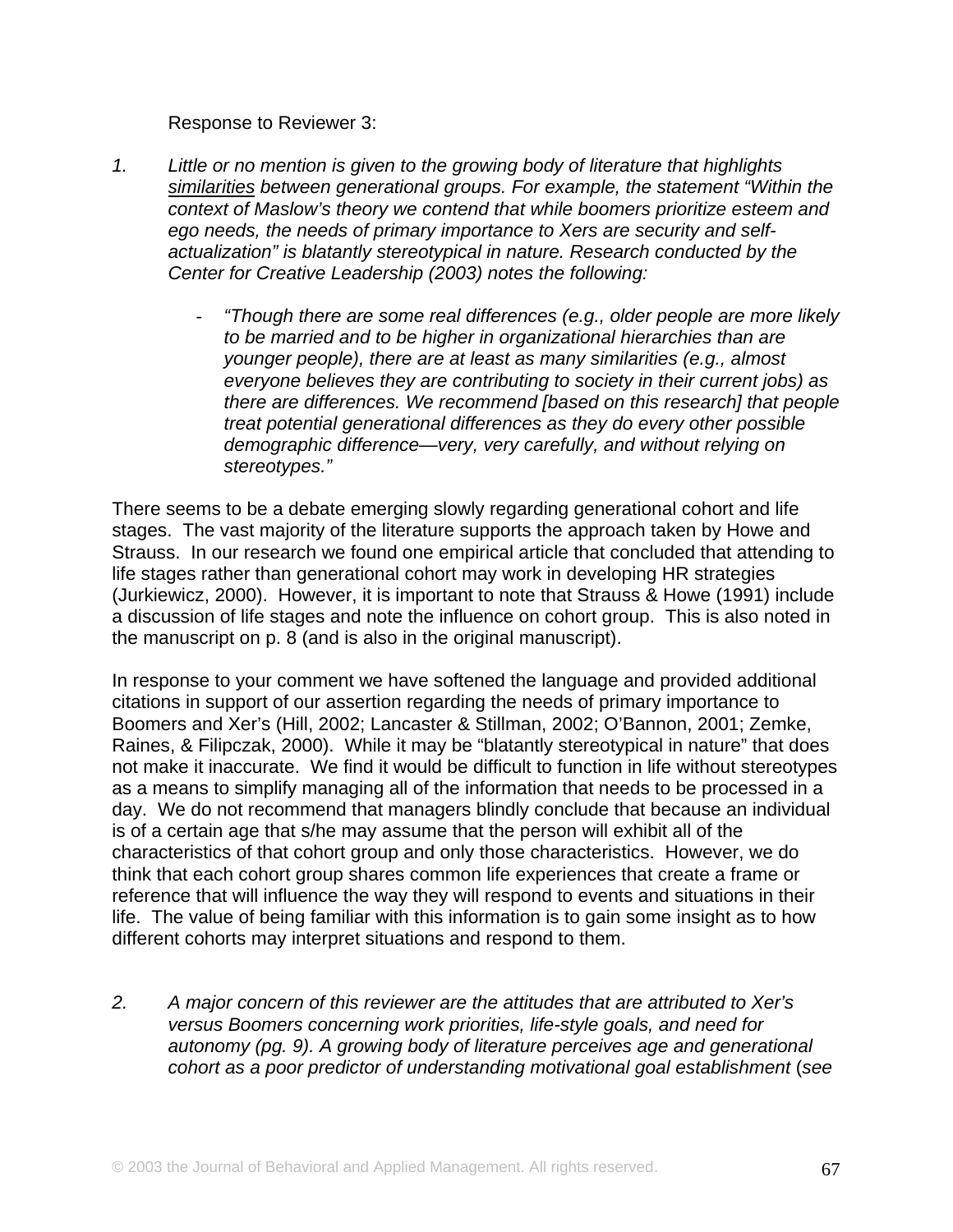*Anderson & Hayes*, *Life Ties: A Re-Examination of Adult Development (Springer, 1996).* 

We were not able to find the citation as it is noted above. The closest title to it we could locate is: *Anderson & Hayes*, Gender, Identity, and Self-Esteem: A New Look at Adult Development (Springer, 1996). Having reviewed the book we find no contradiction between it and the content of the manuscript.

We do not suggest that using generational cohort alone will yield accurate predictions of goal establishment. What we do suggest is that there will be differences between generational cohort groups in terms of generally preferred approaches to work and conditions of work that are good for managers to be aware of. There is little doubt that there are differences between generational cohorts given the abundance of empirical research literature on the subject. Having an understanding of these well researched differences and using them as a means of getting to know the general nature of the population of workers one interfaces with is a good starting point for moving on to personalized approaches to goal setting, career development plans, etc.

*3. Page 10 of the manuscript contains a variety of perspectives on Xer's perspectives on authority within an organization. It is here that the author(s) could have made a vital contribution by examining how different generational cohorts perceive job performance, employment satisfaction, and perceptions of work-place accomplishment. The CCL (2003) research study on generational career patterns indicates that all generational groups have similar attitudes regarding the relationship between pay and perceptions of "success." A major issue that goes unaddressed within the manuscript is that motivational drivers within a generational cohort is also predicated on whether they are an early or late Xer. See the work by Hicks Boomers, Xers, and Other Strangers: Understanding the Generational Differences That Divide Us.* 

Perceptions of the various cohorts regarding job performance, employment satisfaction, and work place accomplishment is certainly worthy of study. However, to adequately address this issue it would require another manuscript. We chose to limit our focus and discussion to the topics already in the manuscript and save those for another paper.

Having read the book you reference above we are puzzled by what you are referring to in the book. The authors start the book by breaking down the events of the past 100 years into decades starting in 1900 and then go on to describe generations in the conventional terms generally accepted in the literature (more or less). In the section describing the generations there is no mention of within generation differences that we were able to perceive upon a careful reading. There was a discussion of a similarity of values between generations attributed to Christian values, but that is not germane to your point.

Other authors discuss 'cuspers', those who are at the earliest or latest years of a given generation. Those people will generally fit into one cohort or another, but may exhibit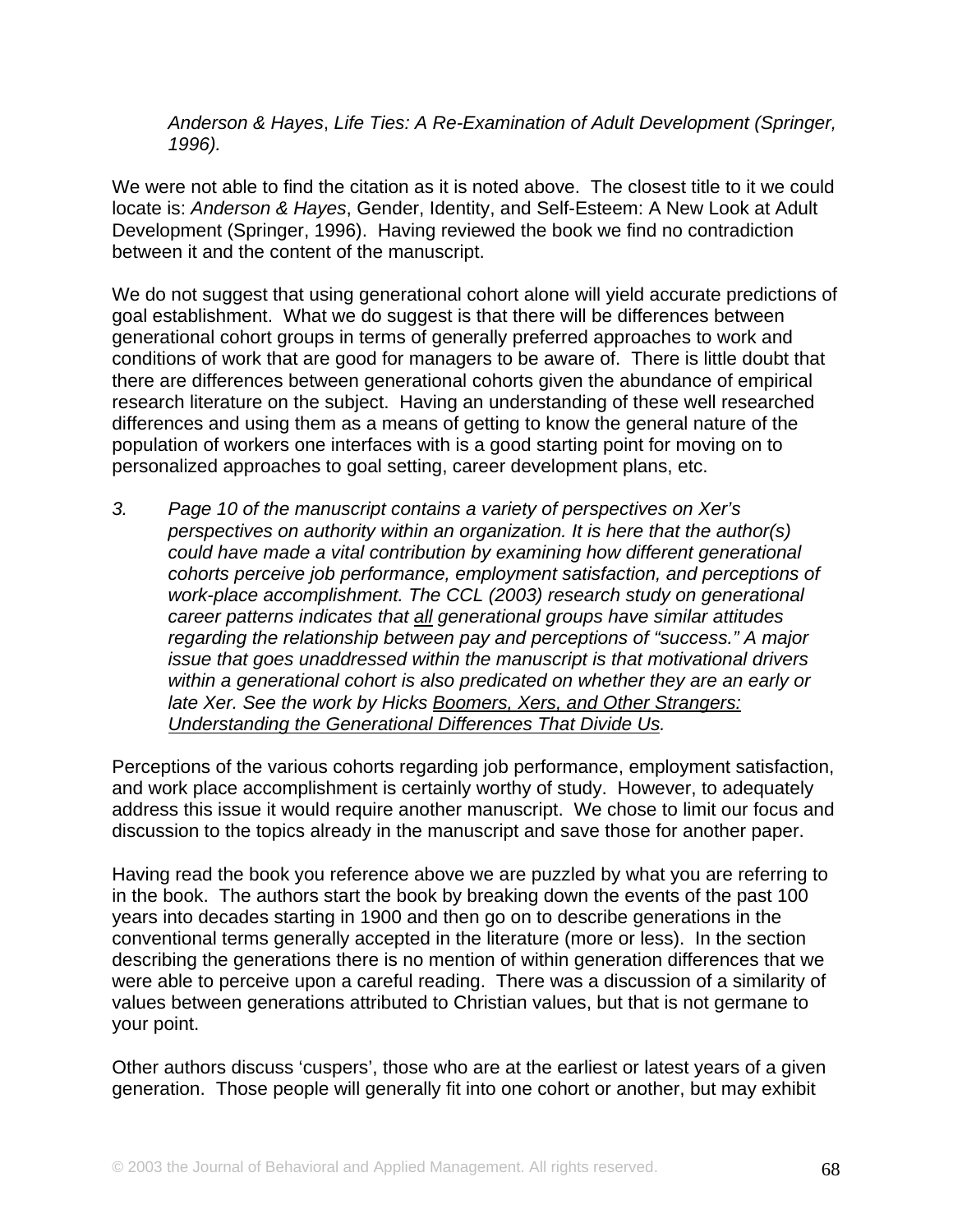characteristics of either cohort from time to time. We do not discuss them specifically since the topic is well covered in the generational literature.

*4. The authors note on page (12) that "Because generational differences impact how work is performed, an important motivational factor intermediaries must consider is how to accommodate different work approaches." Although I disagree that the author(s) using current literature have proven the link between generational cohort and work performance, I believe that there is merit to evaluating different approaches to "promoting and supporting human autonomy." Instead of focusing on Xer's needing a "management style that promotes choice" it would have been more helpful to highlight how every generation contains individuals that are undergoing different life transitions that could benefit from a supportive intermediary. For example, there is no discussion within the paper that illustrates that each generation contains demographic groups (such as women, ethnic minorities) that require unique, and tailored support systems. Nancy Dailey (1998) in her book When Baby Boom Women Retire argues that females will need new work-role mentors to address the crushing impact of mid-life divorce, cross-generational care giving, and singleness to actualize their desire for "autonomy."* 

We have done some work to the paper to reinforce the differences in how the respective generations approach the performance of work (p. 17). We have also included a section at the end of the paper listing some of the preferences of the various generational cohorts regarding several aspects of the work environment.

Regarding the life transitions argument, we agree that life transitions require attention in order to fully meet the needs of one's employees. However, this would be a within generation issue as opposed to a between generation issue in our estimation. Each generation will face the same transitions as they age and will need support as they progress through life. The approaches that are most appropriate may need to be tailored to fit the idiosyncrasies of the different generations. While we believe that it is certainly a subject worth writing about and is of great importance it would not be possible to do the subject justice given the necessity to respect page limitations. Therefore, we feel that it is beyond the scope of this manuscript and so respectfully desire to limit the discussion to between generation issues and leave the within generation issues to another time.

- *5. According to the author(s) the purpose of extending Locke's motivational sequence was to "provide a timely and practical tool which capitalizes on the generational diversity that characterizes today's workforce." In my opinion, to accomplish this goal the author(s) must address and reflect on the following points:* 
	- *The current labor force for the foreseeable future is predicated on developing working environments in which all generational groups are*